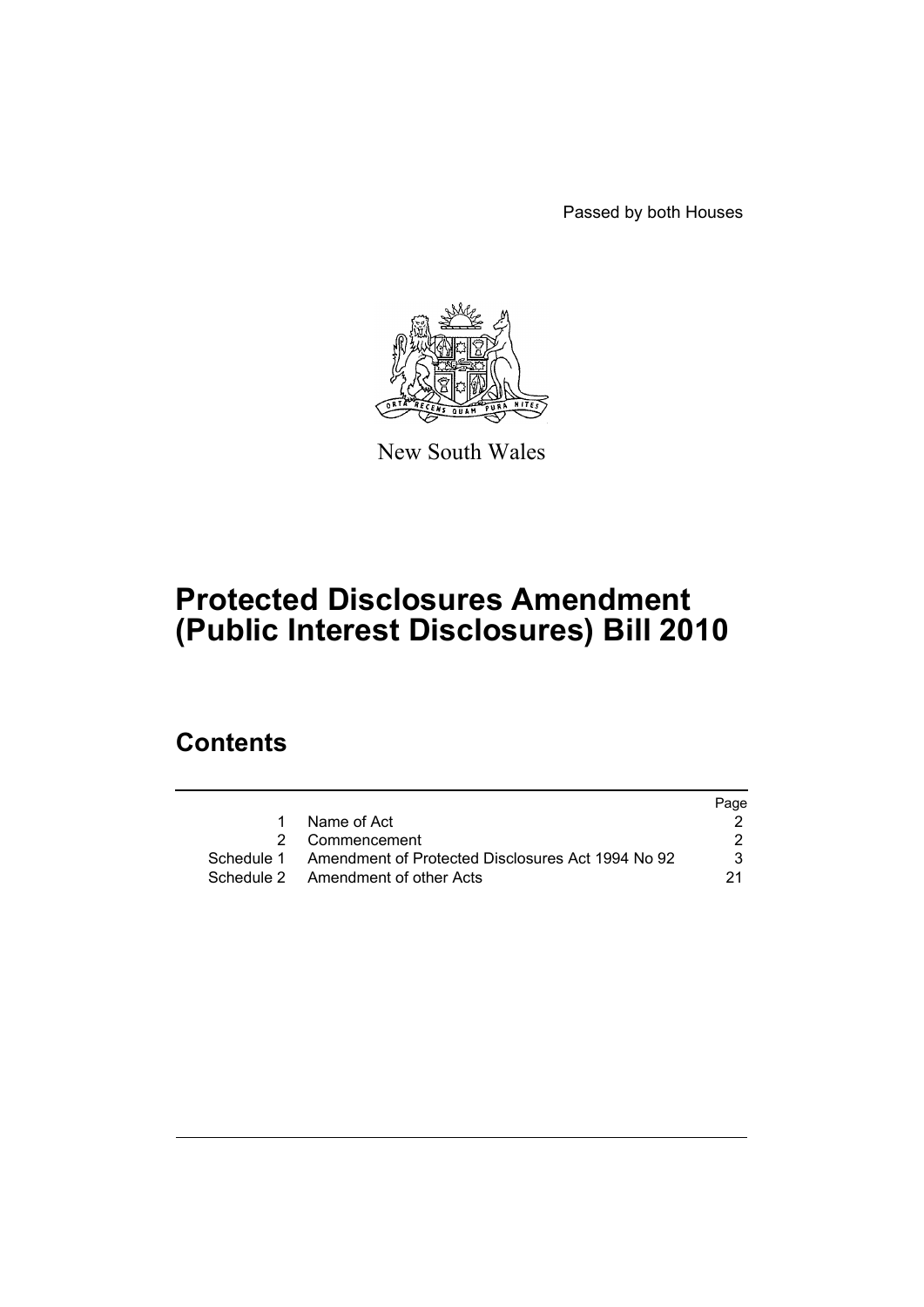*I certify that this public bill, which originated in the Legislative Assembly, has finally passed the Legislative Council and the Legislative Assembly of New South Wales.*

> *Clerk of the Legislative Assembly. Legislative Assembly, Sydney, , 2010*



New South Wales

# **Protected Disclosures Amendment (Public Interest Disclosures) Bill 2010**

Act No , 2010

An Act to amend the *Protected Disclosures Act 1994* to make further provision for protecting public officials who make disclosures to which the Act applies; and for other purposes.

*I have examined this bill and find it to correspond in all respects with the bill as finally passed by both Houses.*

*Assistant Speaker of the Legislative Assembly.*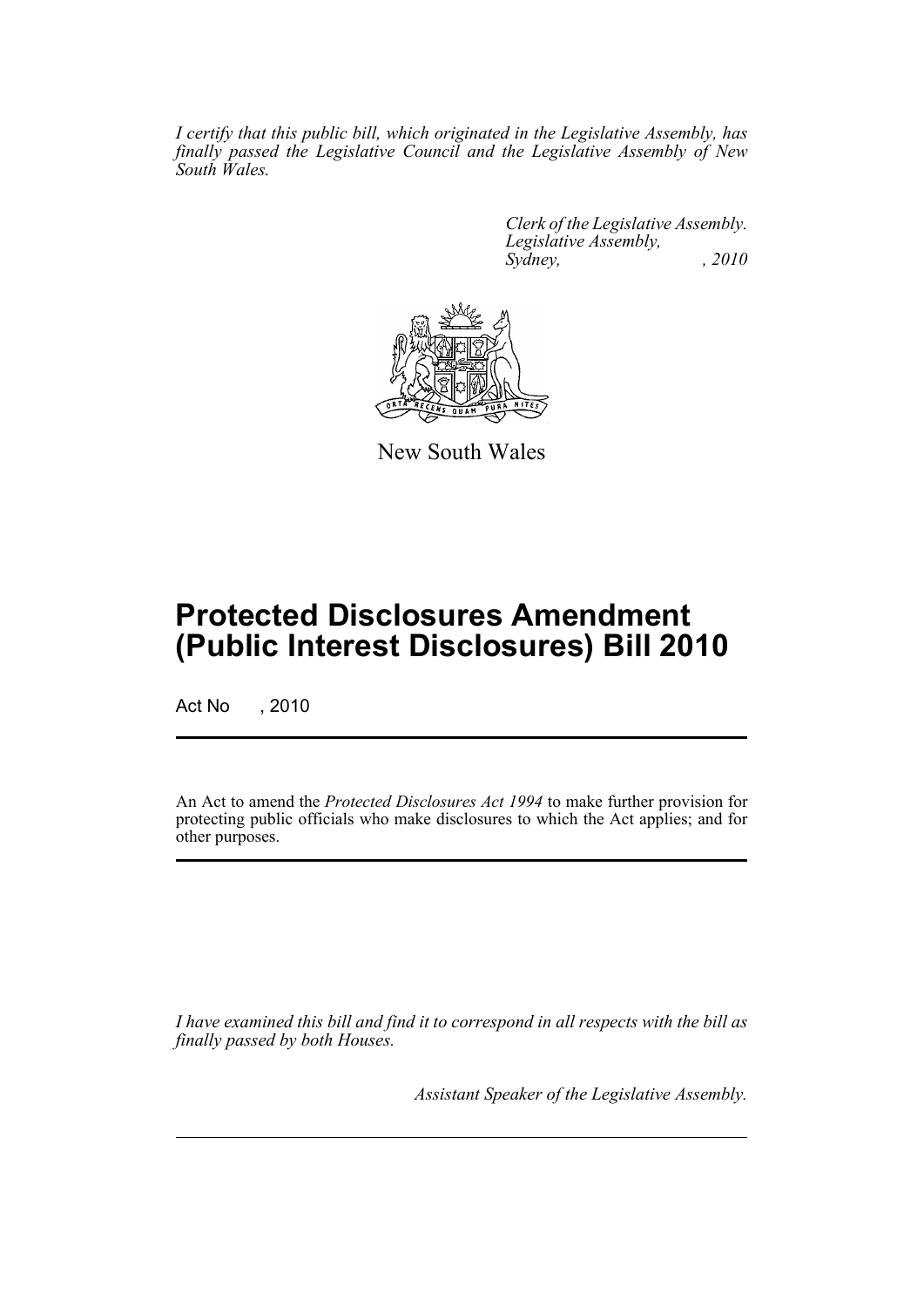## <span id="page-2-0"></span>**The Legislature of New South Wales enacts:**

## **1 Name of Act**

This Act is the *Protected Disclosures Amendment (Public Interest Disclosures) Act 2010*.

## <span id="page-2-1"></span>**2 Commencement**

This Act commences on a day or days to be appointed by proclamation.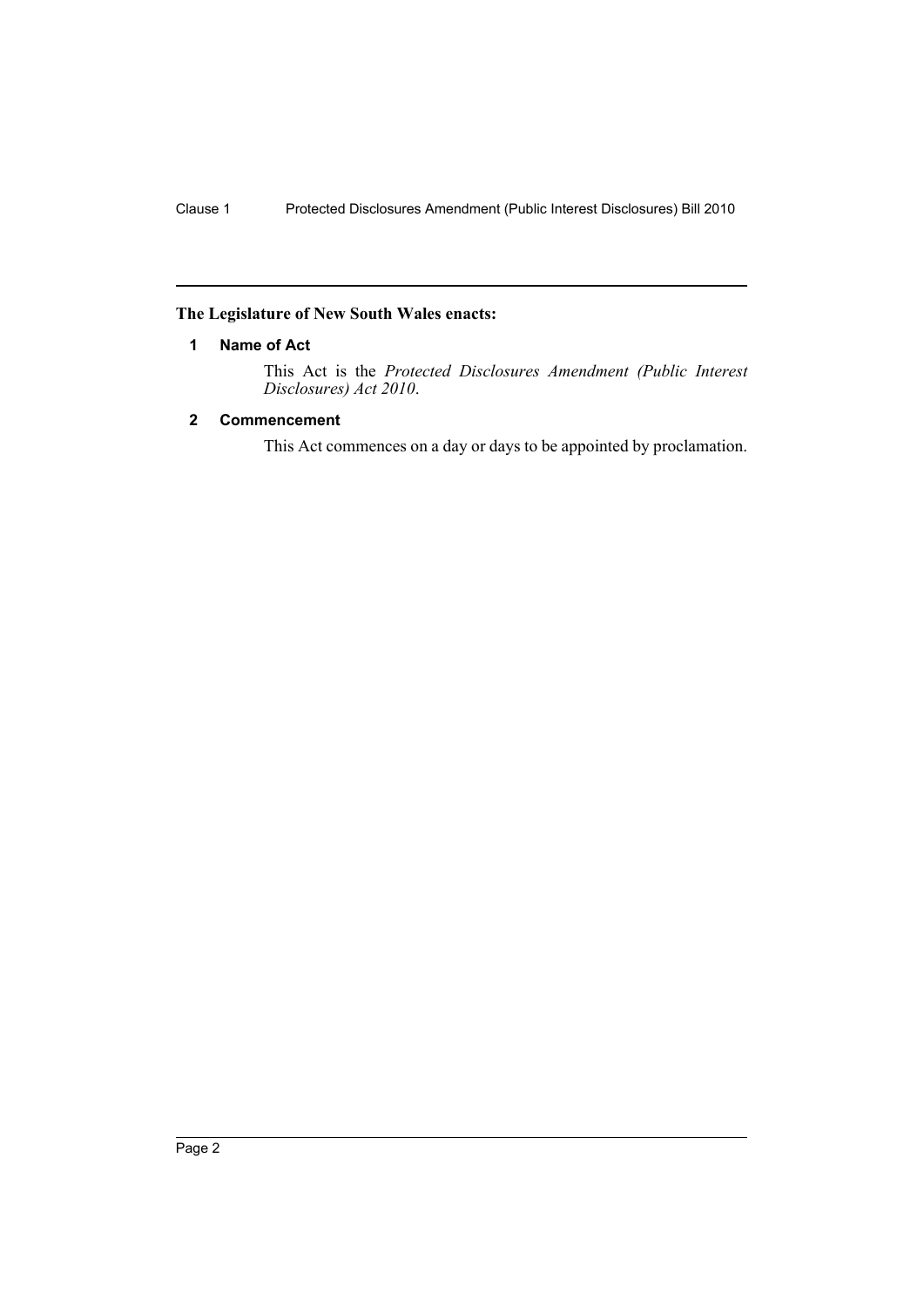Amendment of Protected Disclosures Act 1994 No 92 Schedule 1

## <span id="page-3-0"></span>**Schedule 1 Amendment of Protected Disclosures Act 1994 No 92**

## **[1] Section 1 Name of Act**

Omit "*Protected Disclosures Act 1994*". Insert instead "*Public Interest Disclosures Act 1994*".

## **[2] Section 3 Object of Act**

Omit "corrupt conduct, maladministration and serious and substantial waste" from section  $3(1)$ .

Insert instead "corrupt conduct, maladministration, serious and substantial waste and government information contravention".

#### **[3] Section 4 Definitions**

Omit the definition of *disciplinary proceeding*.

## **[4] Section 4, definition of "government information contravention"**

Insert in alphabetical order:

*government information contravention* means conduct of a kind that constitutes a failure to exercise functions in accordance with any provision of the *Government Information (Public Access) Act 2009*.

## **[5] Section 4, definition of "investigating authority"**

Omit paragraph (f). Insert instead:

(f) the local government investigating authority, or

**[6] Section 4, definition of "local government investigating authority"**

Insert in alphabetical order:

*local government investigating authority* means the Director-General under section 429A (Complaints about councils, councillors, delegates and staff) of the *Local Government Act 1993*.

## **[7] Section 4, definition of "principal officer"**

Insert in alphabetical order:

*principal officer* of a public authority includes:

(a) for the Department of the Legislative Assembly—the Clerk of the Legislative Assembly and the Speaker of the Legislative Assembly, and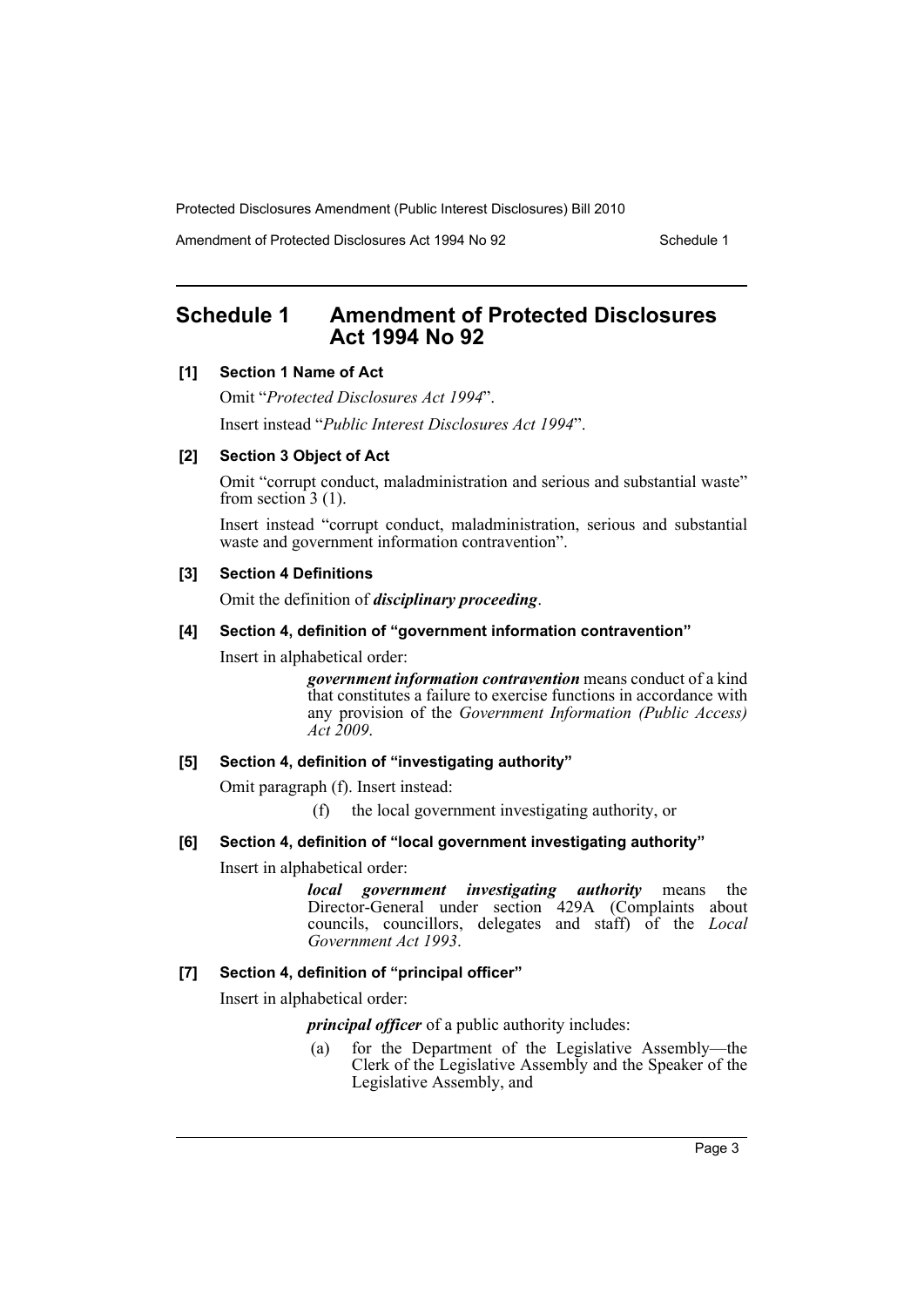- (b) for the Department of the Legislative Council—the Clerk of the Parliaments and the President of the Legislative Council, and
- (c) for the Department of Parliamentary Services—the Speaker of the Legislative Assembly, the President of the Legislative Council and the Executive Manager of the Department.

#### **[8] Section 4, definition of "public authority"**

Omit the definition. Insert instead:

*public authority* means any public authority whose conduct or activities may be investigated by an investigating authority, and includes (without limitation) each of the following:

- (a) a Division of the Government Service,
- (b) a State owned corporation and any subsidiary of a State owned corporation,
- (c) a local government authority,
- (d) the Police Force, PIC and PIC Inspector,
- (e) the Department of Parliamentary Services, the Department of the Legislative Assembly and the Department of the Legislative Council.

#### **[9] Section 4, definition of "public official"**

Omit the definition. Insert instead:

*public official*—see section 4A.

#### **[10] Section 4, definition of "relevant investigation Act"**

Omit the definition. Insert instead:

*relevant investigation Act* means:

- (a) in relation to an investigating authority other than the local government investigating authority—the Act that appoints or constitutes the investigating authority, and
- (b) in relation to the local government investigating authority—the *Local Government Act 1993*.

#### **[11] Section 4, definition of "Steering Committee"**

Insert in alphabetical order:

*Steering Committee* means the Public Interest Disclosures Steering Committee established by section 6A.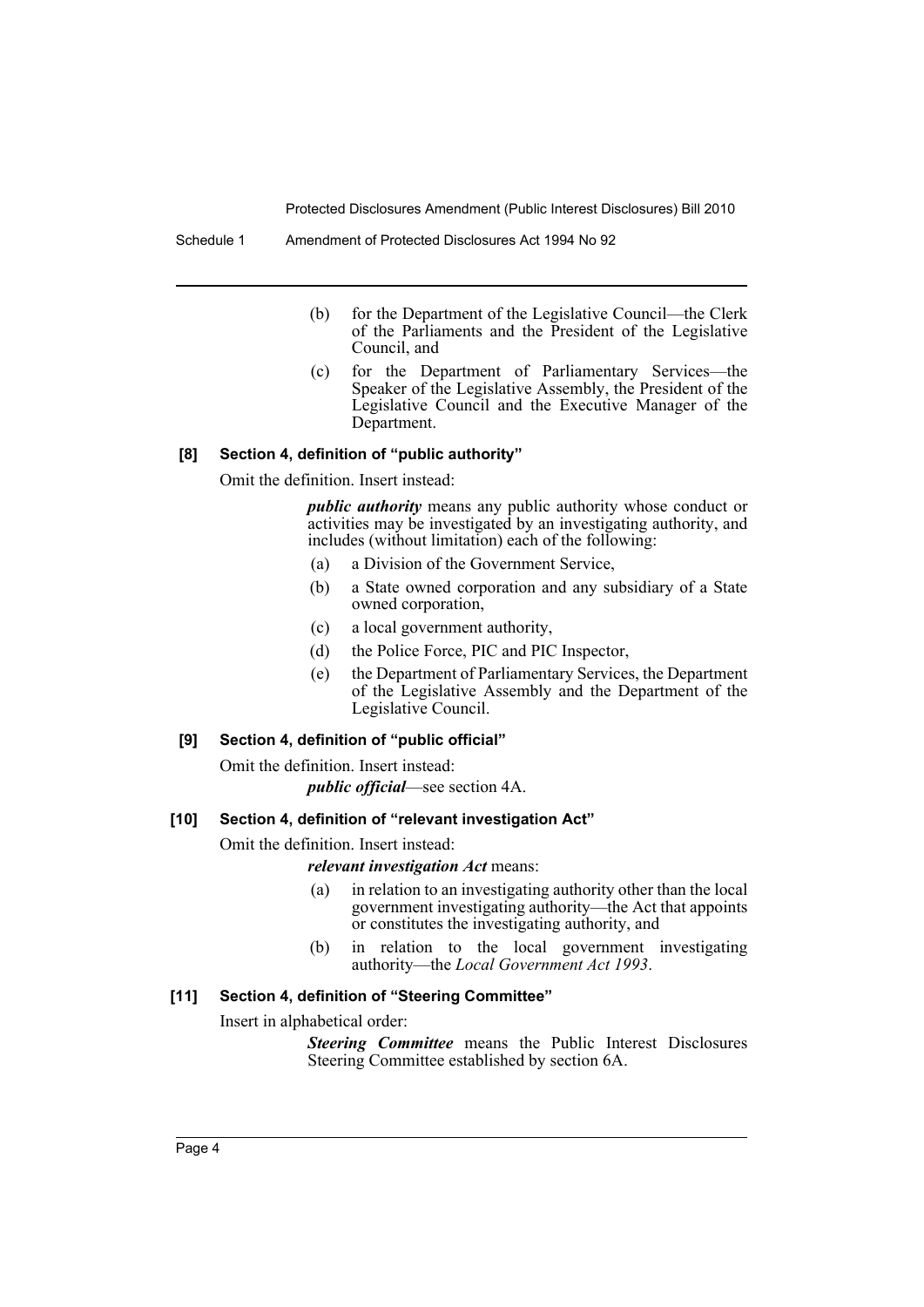Amendment of Protected Disclosures Act 1994 No 92 Schedule 1

## **[12] Section 4 (2)**

Insert at the end of section 4:

(2) Notes included in this Act do not form part of this Act.

## **[13] Section 4A**

Insert after section 4:

## **4A Public officials**

- (1) In this Act, *public official* means an individual who is an employee of or otherwise in the service of a public authority, and includes (without limitation) each of the following:
	- (a) a person employed under the *Public Sector Employment and Management Act 2002*,
	- (b) a member of Parliament, but not for the purposes of a disclosure made by the member,
	- (c) a person employed by either or both of the President of the Legislative Council or the Speaker of the Legislative Assembly,
	- (d) any other individual having public official functions or acting in a public official capacity whose conduct and activities may be investigated by an investigating authority,
	- (e) an individual in the service of the Crown,
	- (f) an individual who is engaged by a public authority under a contract to provide services to or on behalf of the public authority (referred to in this section as an *independent contractor* to the public authority).
- (2) An individual who is a public official because he or she is an independent contractor to the public authority is taken to belong to the public authority for the purposes of this Act.

## **[14] Sections 6A–6D**

Insert after section 6:

## **6A Steering Committee**

- (1) There is established by this Act a Public Interest Disclosures Steering Committee consisting of the following members:
	- (a) the Ombudsman, who is to be the chairperson of the Steering Committee,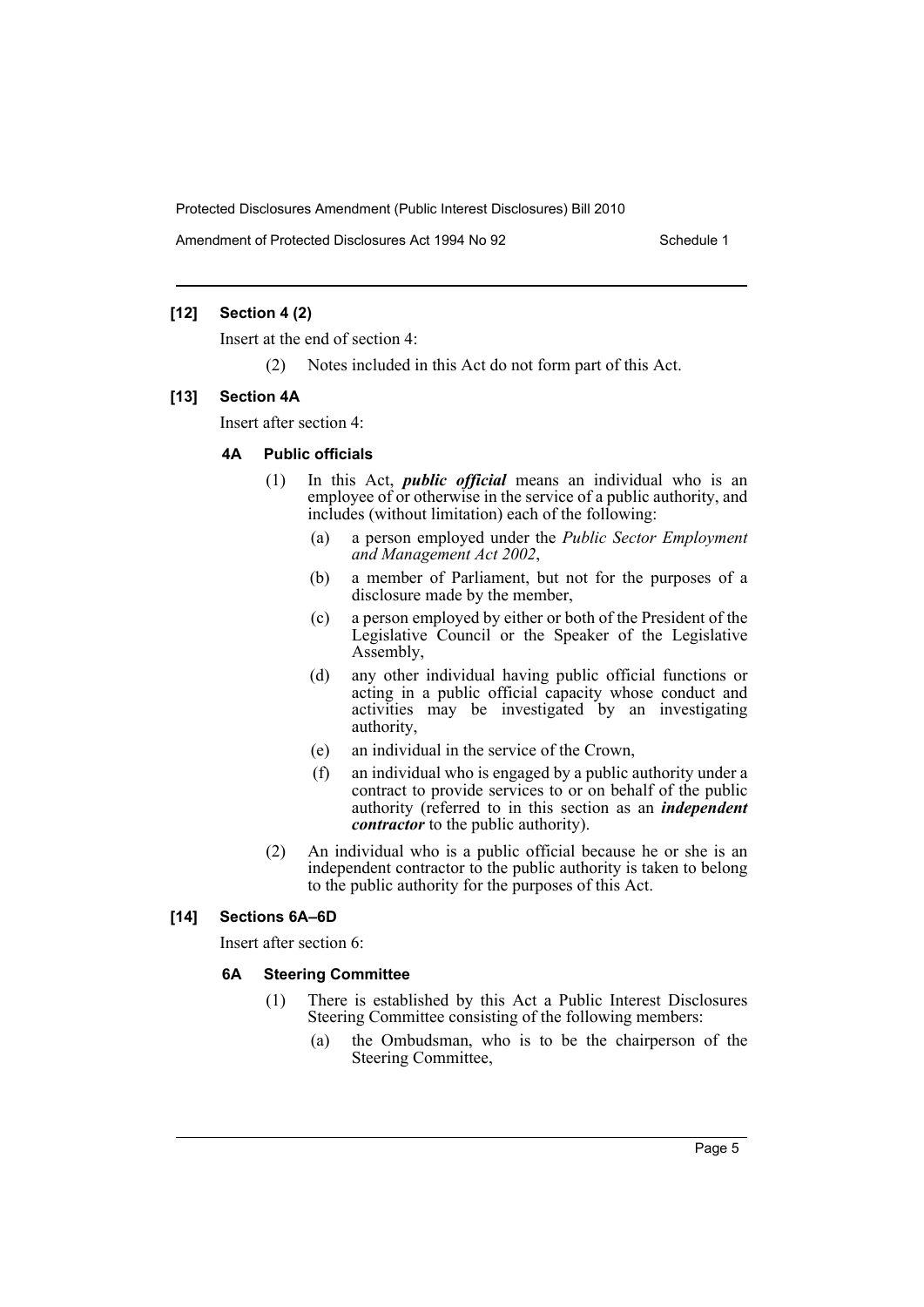- (b) the Director-General of the Department of Premier and Cabinet,
- (c) the Auditor-General,
- (d) the Commissioner for the Independent Commission Against Corruption,
- (e) the Commissioner for the PIC,
- (f) the local government investigating authority,
- (g) the Commissioner of Police,
- (h) such other members as may be prescribed by the regulations.
- (2) The functions of the Steering Committee are:
	- (a) to provide advice to the Minister on the operation of this Act and recommendations for reform, and
	- (b) to receive, consider and provide advice to the Minister on any reports provided by the Ombudsman in the exercise of functions under section 6B or as referred to in section 31A.
- (3) A member of the Steering Committee may appoint a nominee to act in the place of the member (either generally or for a particular purpose) and may revoke any such appointment. While acting in the place of a member, the member's nominee has all the functions of the member (including the functions of chairperson in the case of the Ombudsman's nominee) and is taken to be a member.
- (4) The quorum for a meeting of the Steering Committee is 3 members of the Committee of whom 2 must be the Ombudsman and the Director-General of the Department of Premier and Cabinet (or their nominees).
- (5) The Steering Committee is to determine its own procedures.
- (6) The Ombudsman (as chairperson of the Steering Committee) is to prepare an annual report of the Steering Committee's activities and any recommendations made to the Minister during the reporting period of 12 months ending on 30 June in each year.
- (7) The annual report is to be prepared and provided to the Minister as soon as practicable after the end of the reporting period and is to be tabled by the Minister in each House of Parliament as soon as practicable after the Minister receives it.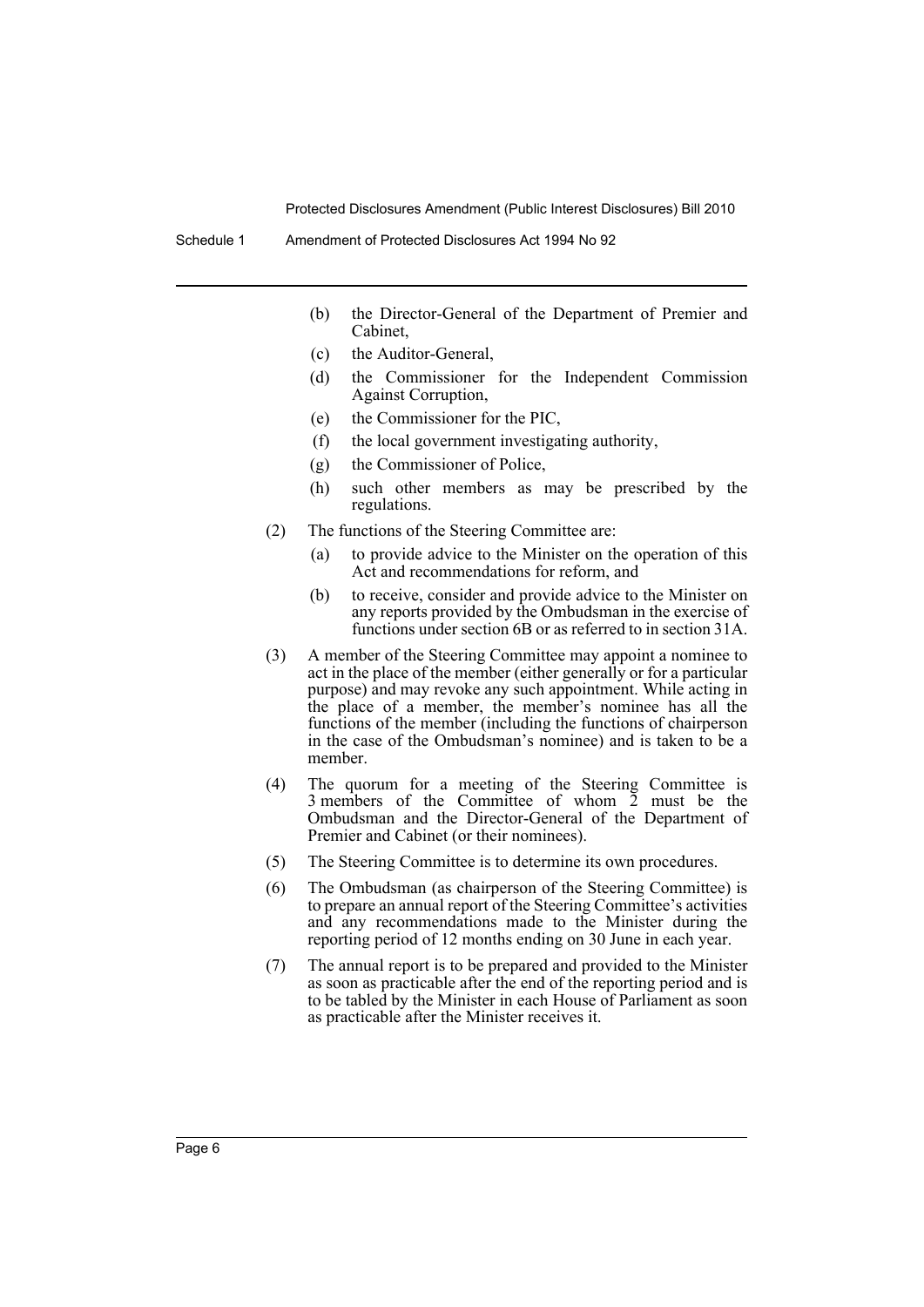Amendment of Protected Disclosures Act 1994 No 92 Schedule 1

#### **6B Oversight of Act by Ombudsman**

- (1) The Ombudsman has the following functions in connection with the operation of this Act:
	- (a) to promote public awareness and understanding of this Act and to promote the object of this Act,
	- (b) to provide information, advice, assistance and training to public authorities, investigating authorities and public officials on any matters relevant to this Act,
	- (c) to issue guidelines and other publications for the assistance of public authorities and investigating authorities in connection with their functions under this Act,
	- (d) to issue guidelines and other publications for the assistance of public officials in connection with the protections afforded to them under this Act,
	- (e) to monitor and provide reports (*monitoring reports*) to Parliament on the exercise of functions under this Act and compliance with this Act by public authorities (other than investigating authorities in respect of their functions as investigating authorities),
	- (f) to audit and provide reports (*audit reports*) to Parliament on the exercise of functions under this Act and compliance with this Act by public authorities (other than investigating authorities in respect of their functions as investigating authorities),
	- (g) to provide reports and recommendations to the Minister about proposals for legislative and administrative changes to further the object of this Act.

**Note.** The Ombudsman is also chairperson of the Steering Committee.

- (2) A monitoring report is to be provided once every 12 months. An audit report is to be provided whenever the Ombudsman considers it desirable to do so and at least once every 12 months.
- (3) The Ombudsman must, as soon as practicable after 30 June in each year, prepare and provide a report to Parliament on the Ombudsman's activities under this section for the preceding 12 months.
- (4) A report to Parliament under this section can be provided by being included in the Ombudsman's annual report under section 30 of the *Ombudsman Act 1974* or can be provided as a separate report and provided to the Presiding Officer of each House of Parliament.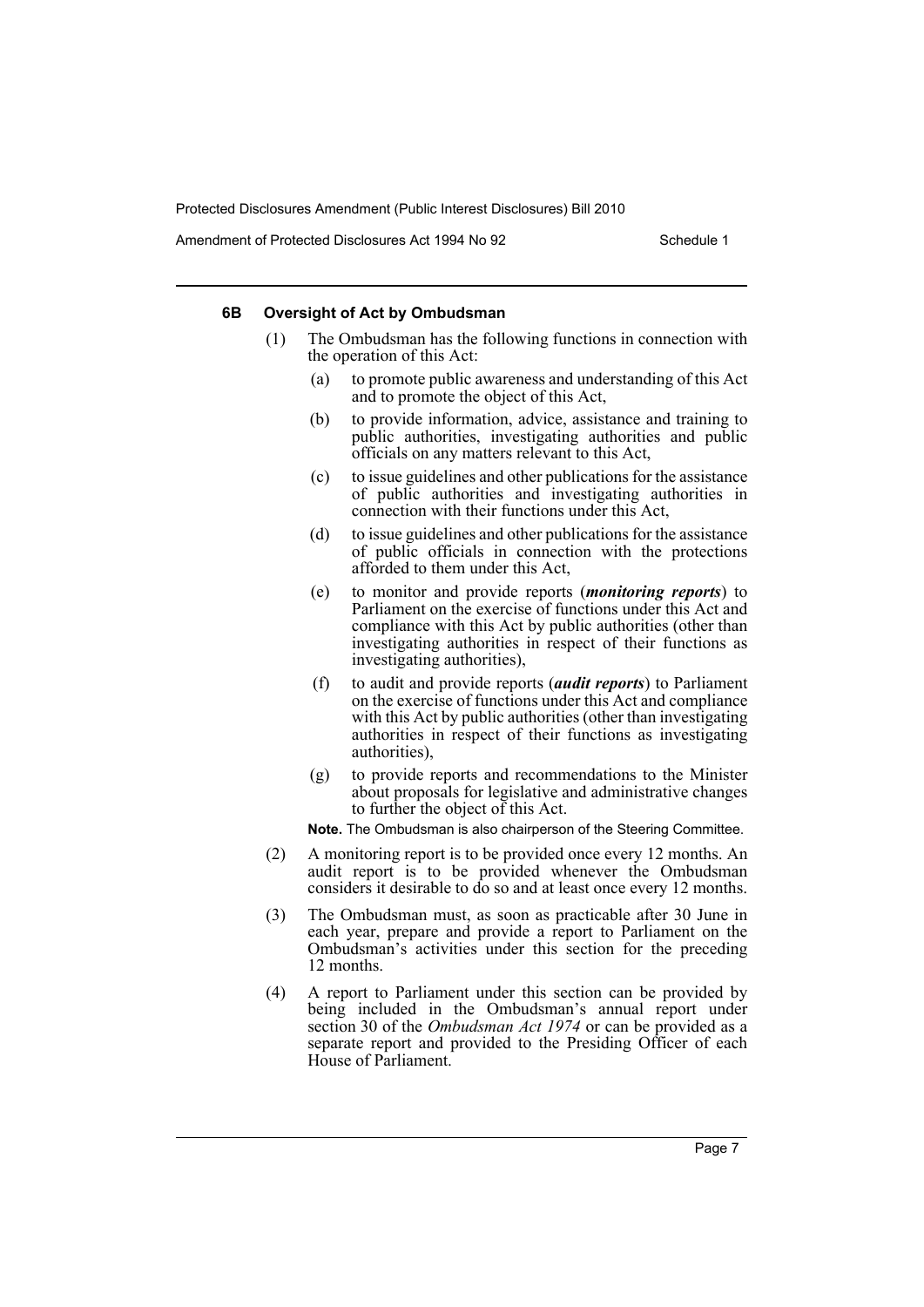Schedule 1 Amendment of Protected Disclosures Act 1994 No 92

(5) Section 31AA of the *Ombudsman Act 1974* applies to a report to Parliament under this section as if the report were a report made or furnished under Part 4 of that Act.

#### **6C Provision of information to Ombudsman for audit purposes**

- (1) For the purposes of an audit under section 6B, the Ombudsman may require the principal officer of or who constitutes a public authority:
	- (a) to give the Ombudsman a statement of information, or
	- (b) to produce to the Ombudsman any document or other thing under the person's control, or the production of which the person may, in an official capacity, reasonably require, or
	- (c) to give the Ombudsman a copy of any such document.
- (2) This section does not apply to the principal officer of the Department of Parliamentary Services, the Department of the Legislative Assembly or the Department of the Legislative Council.
- (3) A requirement under this section must be in writing, must specify or describe the information, document or thing required, and must fix a time and specify a place for compliance.
- (4) It is the duty of the principal officer of or who constitutes a public authority to comply with any requirement of the Ombudsman under this section.
- (5) A provision of any Act or law that prevents or restricts access to records or disclosure of information (other than section 22 or 23 of this Act) does not prevent a person from complying, or affect the person's duty to comply, with a requirement of the Ombudsman under this section.
- (6) Anything done by a person in compliance with a requirement of the Ombudsman under this section:
	- (a) does not constitute a breach of professional etiquette or ethics or a departure from accepted standards of professional conduct, and
	- (b) does not give rise to any liability for defamation or other civil liability.

#### **6D Public interest disclosures policies and guidelines**

(1) Each public authority must have a policy that provides for its procedures for receiving, assessing and dealing with protected disclosures.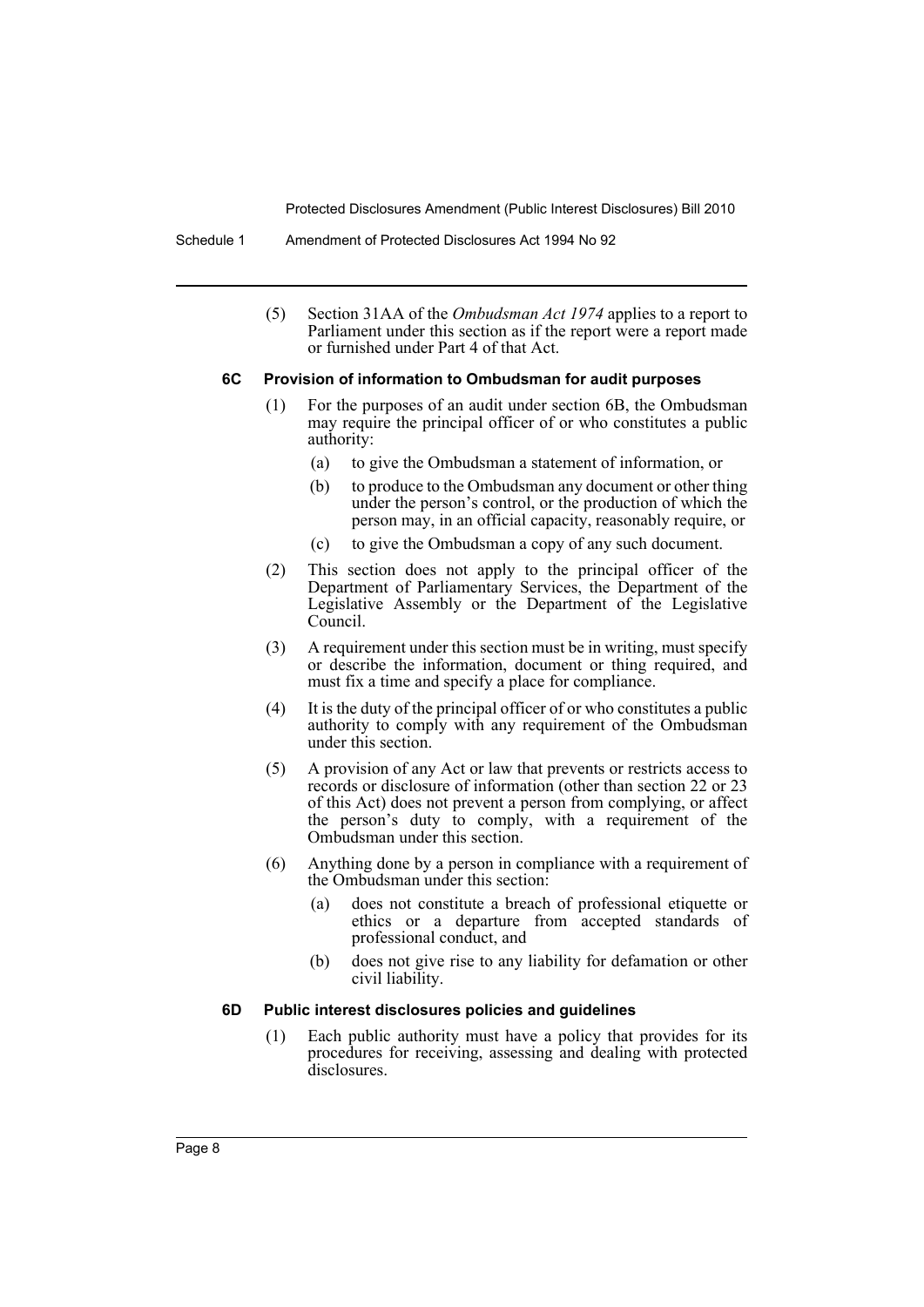Amendment of Protected Disclosures Act 1994 No 92 Schedule 1

- (2) The Ombudsman may adopt guidelines for the procedures of public authorities for receiving, assessing and dealing with protected disclosures. The guidelines may include a model policy that provides for those procedures.
- (3) A public authority must have regard to (but is not bound by) the Ombudsman's guidelines in formulating a policy for the purposes of this section.

## **[15] Section 8 Disclosures must be made by public officials**

Omit "corrupt conduct, maladministration or serious and substantial waste of public money" from section 8 (1) (c).

Insert instead "corrupt conduct, maladministration, serious and substantial waste of public money or government information contravention".

## **[16] Section 8 (1) (c1)**

Insert after section 8 (1) (c):

(c1) to the principal officer of the Department of Parliamentary Services, the Department of the Legislative Assembly or the Department of the Legislative Council about the conduct of a member of Parliament, or

#### **[17] Section 9 Disclosures must be made voluntarily**

Omit "corrupt conduct, maladministration or serious and substantial waste of public money" from section 9 (3).

Insert instead "corrupt conduct, maladministration, serious and substantial waste of public money or government information contravention".

## **[18] Section 9A**

Insert after section 9:

## **9A Presumptions about beliefs on which disclosures are based**

- (1) For the purposes of determining whether a disclosure by a public official is protected by this Act, an assertion by the public official as to what the public official believes in connection with the disclosure is, in the absence of evidence to the contrary, evidence of the belief asserted and that the belief is an honest belief.
- (2) Such an assertion need not be express and can be inferred from the nature or content of the disclosure.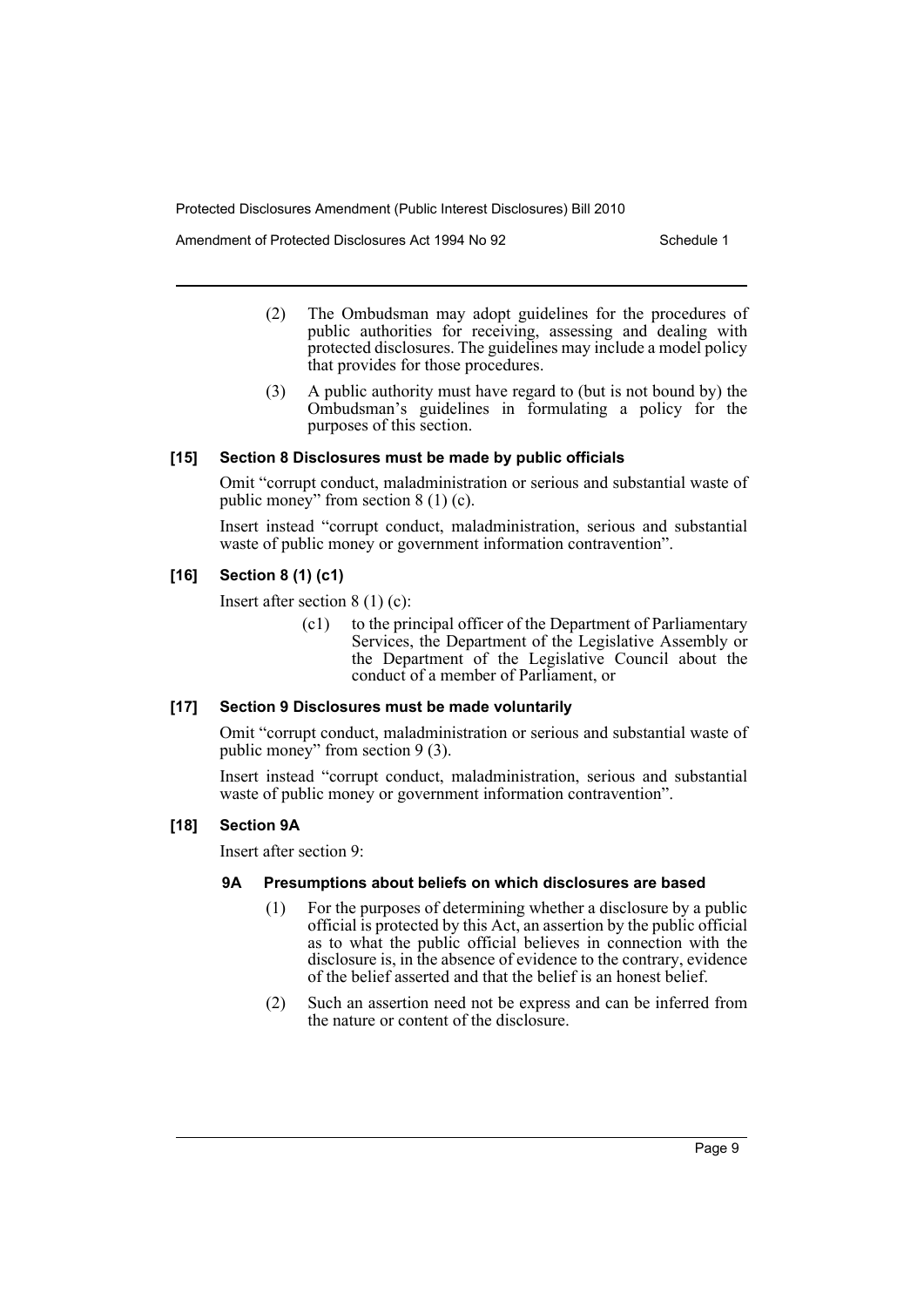Schedule 1 Amendment of Protected Disclosures Act 1994 No 92

#### **[19] Sections 10, 11, 12, 12A, 12B, 12C, 13 and 14**

Omit "that shows or tends to show" wherever occurring.

Insert instead "that the person making the disclosure honestly believes, on reasonable grounds, shows or tends to show".

#### **[20] Section 12B Disclosure concerning serious and substantial waste in local government**

Omit "Director-General of the Department of Local Government" from section 12B (1).

Insert instead "local government investigating authority".

#### **[21] Section 12D Disclosure to Information Commissioner**

Omit section 12D (b). Insert instead:

(b) be disclosure of information that the person making the disclosure honestly believes, on reasonable grounds, shows or tends to show that a public authority or another public official has engaged, is engaged or proposes to engage in government information contravention.

#### **[22] Section 14 Disclosures to public officials**

Omit "corrupt conduct, maladministration or serious and substantial waste of public money" from section 14 (1) and (2) wherever occurring.

Insert instead "corrupt conduct, maladministration, serious and substantial waste of public money or government information contravention".

#### **[23] Section 14 (2)**

Omit "corrupt conduct, maladministration or serious and substantial waste (whether".

Insert instead "corrupt conduct, maladministration, serious and substantial waste of public money or government information contravention (whether".

#### **[24] Section 14 (2A)**

Insert after section 14 (2):

- (2A) To be protected by this Act, a disclosure by a public official to the principal officer of the Department of Parliamentary Services, the Department of the Legislative Assembly or the Department of the Legislative Council about the conduct of a member of Parliament must:
	- (a) be made in accordance with any official procedure established for the reporting of allegations of corrupt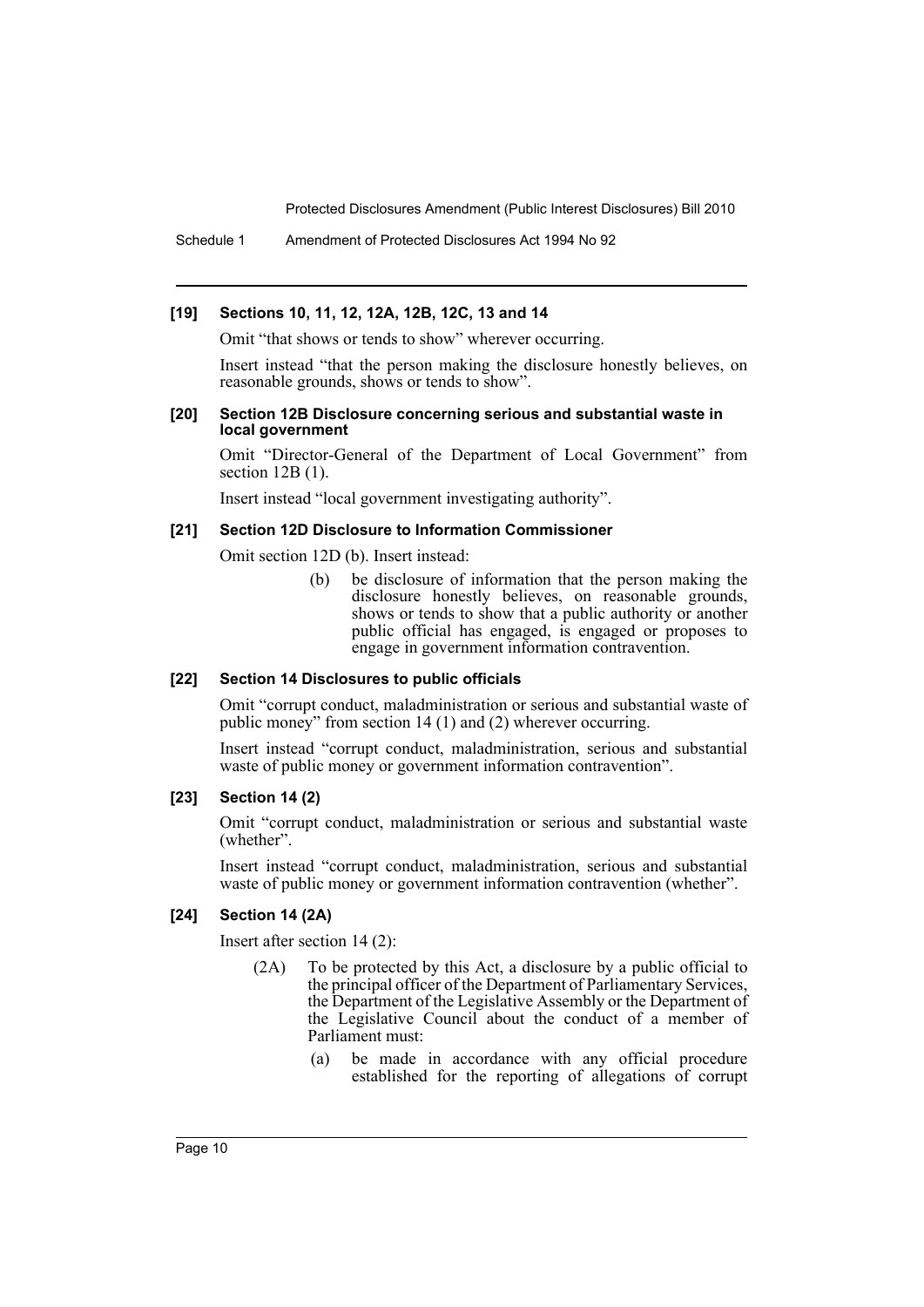Amendment of Protected Disclosures Act 1994 No 92 Schedule 1

conduct, maladministration or serious and substantial waste of public money by a member of Parliament, and

(b) be a disclosure of information that the person making the disclosure honestly believes, on reasonable grounds,<br>shows or tends to show corrupt conduct shows or tends to show corrupt conduct, maladministration or serious and substantial waste of public money by a member of Parliament.

## **[25] Section 15**

Omit the section. Insert instead:

## **15 Protection of misdirected disclosures**

- (1) A misdirected disclosure by a public official to an investigating authority that the public official honestly believed (at the time the disclosure was made) was the appropriate investigating authority to deal with the matter is a protected disclosure if:
	- (a) the investigating authority (whether because it is not authorised to investigate the matter under the relevant investigation Act or otherwise) refers the disclosure under Part 4 to another investigating authority or to a public official or public authority, or
	- (b) the investigating authority could have referred the disclosure under Part 4 but did not do so because it has power to investigate the matter concerned under the relevant investigation Act.
- (2) A *misdirected disclosure* is a disclosure that is not a protected disclosure because it was not made to the appropriate investigating authority or public authority (but that would have been a protected disclosure had it been made to the appropriate investigating authority or public authority).

## **[26] Section 16 Disclosures made on frivolous or other grounds**

Omit the section.

## **[27] Section 20 Protection against reprisals**

Omit the penalty from section 20 (1). Insert instead:

Maximum penalty: 100 penalty units or imprisonment for 2 years, or both.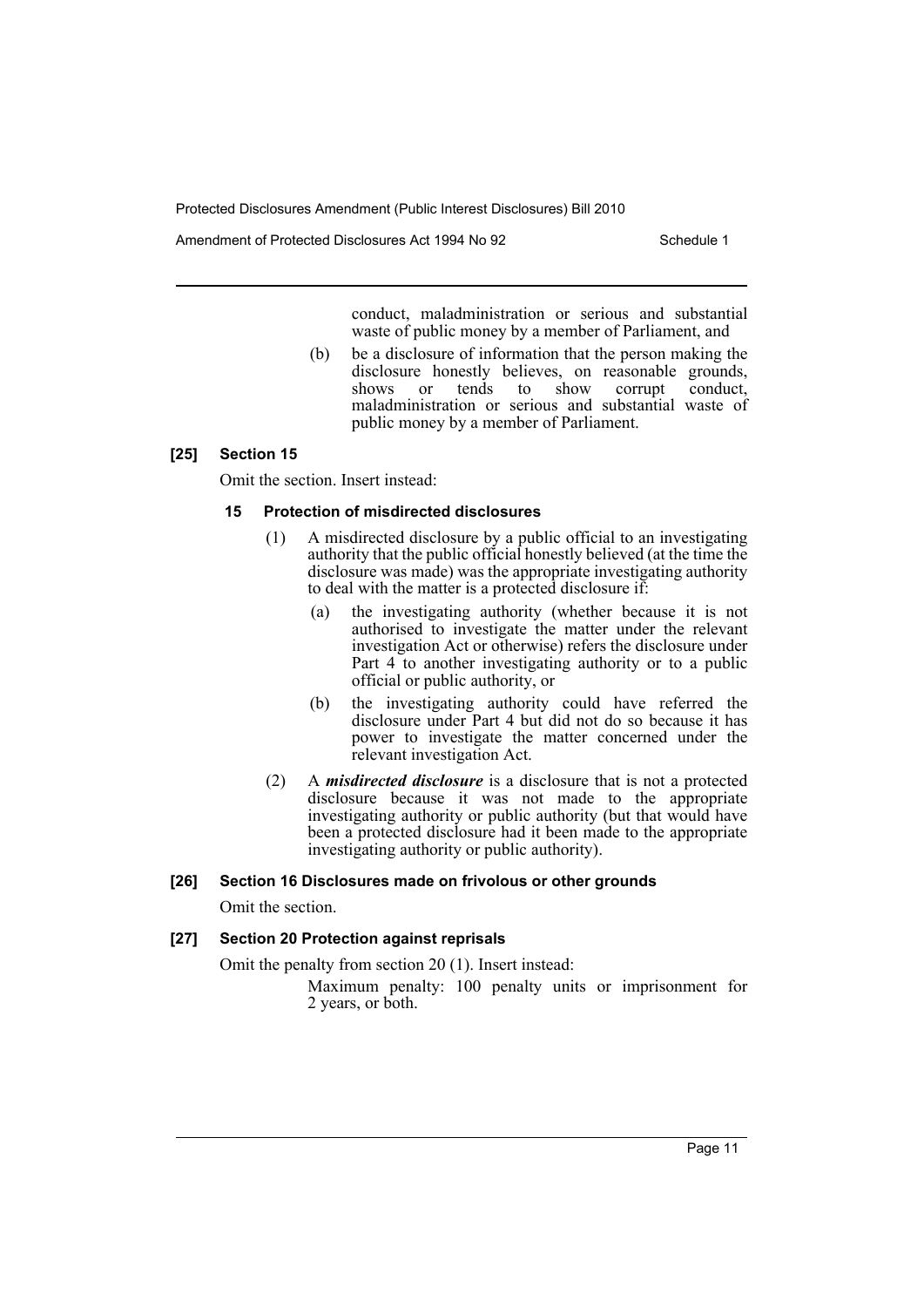Schedule 1 Amendment of Protected Disclosures Act 1994 No 92

## **[28] Section 20 (1B) and (1C)**

Insert after section 20 (1A):

- (1B) A public official who takes detrimental action against another person that is substantially in reprisal for the other person making a protected disclosure is guilty of engaging in conduct that constitutes misconduct in the performance of his or her duties as a public official and that justifies the taking of disciplinary action against the public official, including disciplinary action provided for:
	- (a) by or under an Act that regulates the employment or service of the public official, or
	- (b) by or under a contract of employment or contract for services that governs the employment or engagement of the public official.
- (1C) This section extends to a case where the person who takes the detrimental action does so because the person believes or suspects that the other person made or may have made a protected disclosure even if the other person did not in fact make a protected disclosure.

#### **[29] Section 20 (4)**

Insert after section 20 (3):

An investigating authority or public authority must refer any evidence of an offence under this section to the Director of Public Prosecutions or (if the alleged offence relates to conduct of the Director of Public Prosecutions) the Attorney General.

## **[30] Sections 20A and 20B**

Insert after section 20:

#### **20A Compensation for reprisals**

- (1) A person who takes detrimental action against another person that is substantially in reprisal for the other person making a protected disclosure is liable in damages for any loss that the other person suffers as a result of that detrimental action.
- (2) This section extends to a case where the person who takes the detrimental action does so because the person believes or suspects that the other person made or may have made a protected disclosure even if the other person did not in fact make a protected disclosure.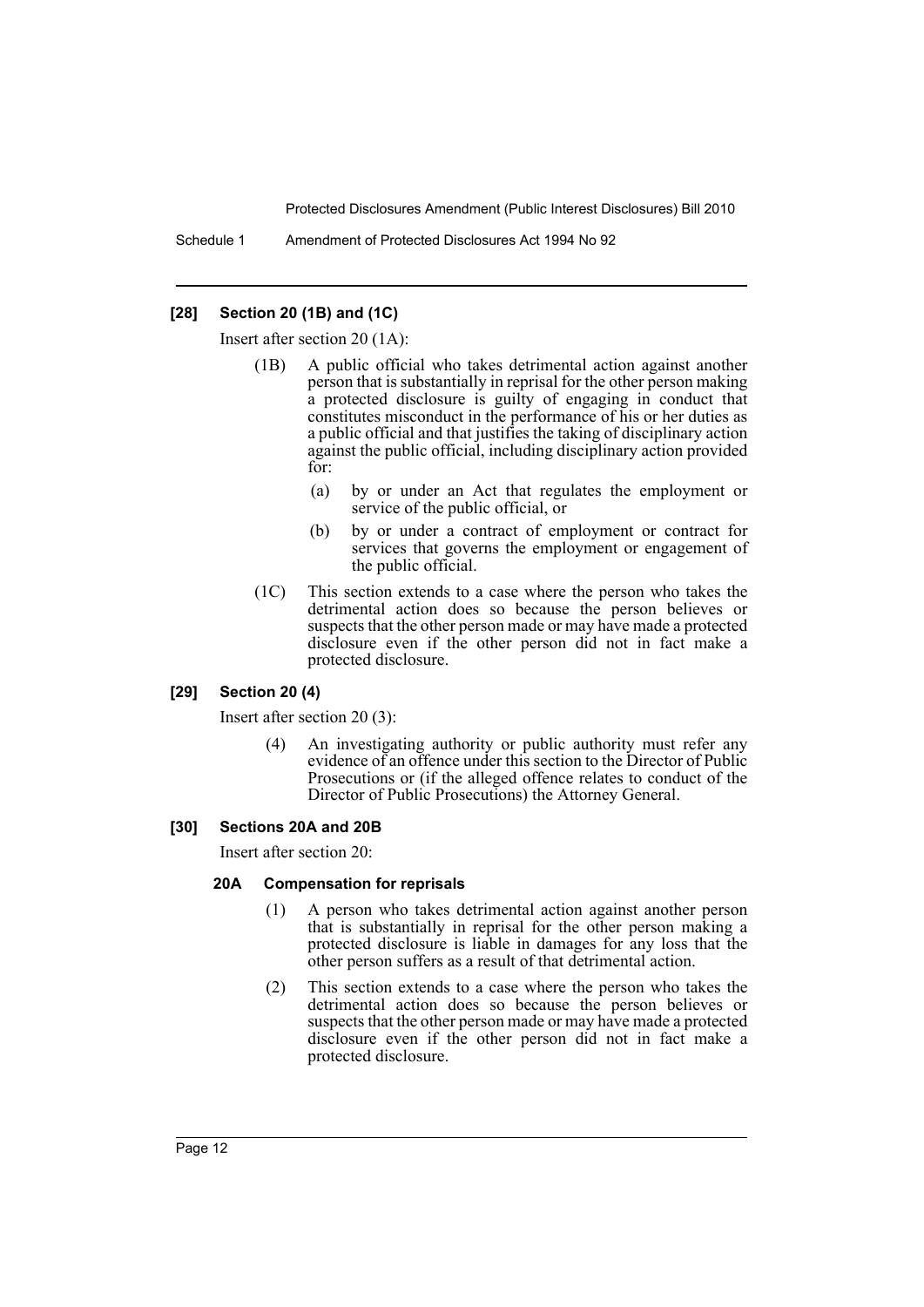Amendment of Protected Disclosures Act 1994 No 92 Schedule 1

- (3) Damages recoverable under this section do not include exemplary or punitive damages or damages in the nature of aggravated damages.
- (4) An entitlement to damages arising under this section does not constitute redress in relation to detrimental action comprising dismissal from employment, for the purposes of section 90 (Effect of availability of other remedies) of the *Industrial Relations Act 1996* or any other law.

#### **20B Injunctions to prevent reprisals**

- (1) An investigating authority, or any other public authority with the approval of the Attorney General, may apply to the Supreme Court for an injunction to prevent a contravention of section 20 (Protection against reprisals).
- (2) The Supreme Court may, on application under this section, grant an injunction restraining a person from engaging in conduct in which the person has engaged, is engaged or is proposing to engage and that constituted, constitutes or would constitute a contravention of section 20, and, if in the opinion of the Supreme Court it is desirable to do so, requiring that person to do any act or thing to remedy such a contravention.
- (3) The Court may grant an interim injunction pending determination of an application under this section if the Court thinks it is desirable to do so.
- (4) The Court may discharge or vary an injunction granted under this section.
- (5) The power of the Court to grant an injunction restraining a person from engaging in conduct may be exercised:
	- (a) whether or not it appears to the Court that the person intends to engage again, or to continue to engage, in conduct of that kind, and
	- (b) whether or not the person has previously engaged in conduct of that kind, and
	- (c) whether or not there is an imminent danger of substantial damage to any person if the first-mentioned person engages in conduct of that kind.
- (6) The Court must not require an applicant for an injunction under this section or any other person, as a condition of granting an interim injunction, to give an undertaking as to damages.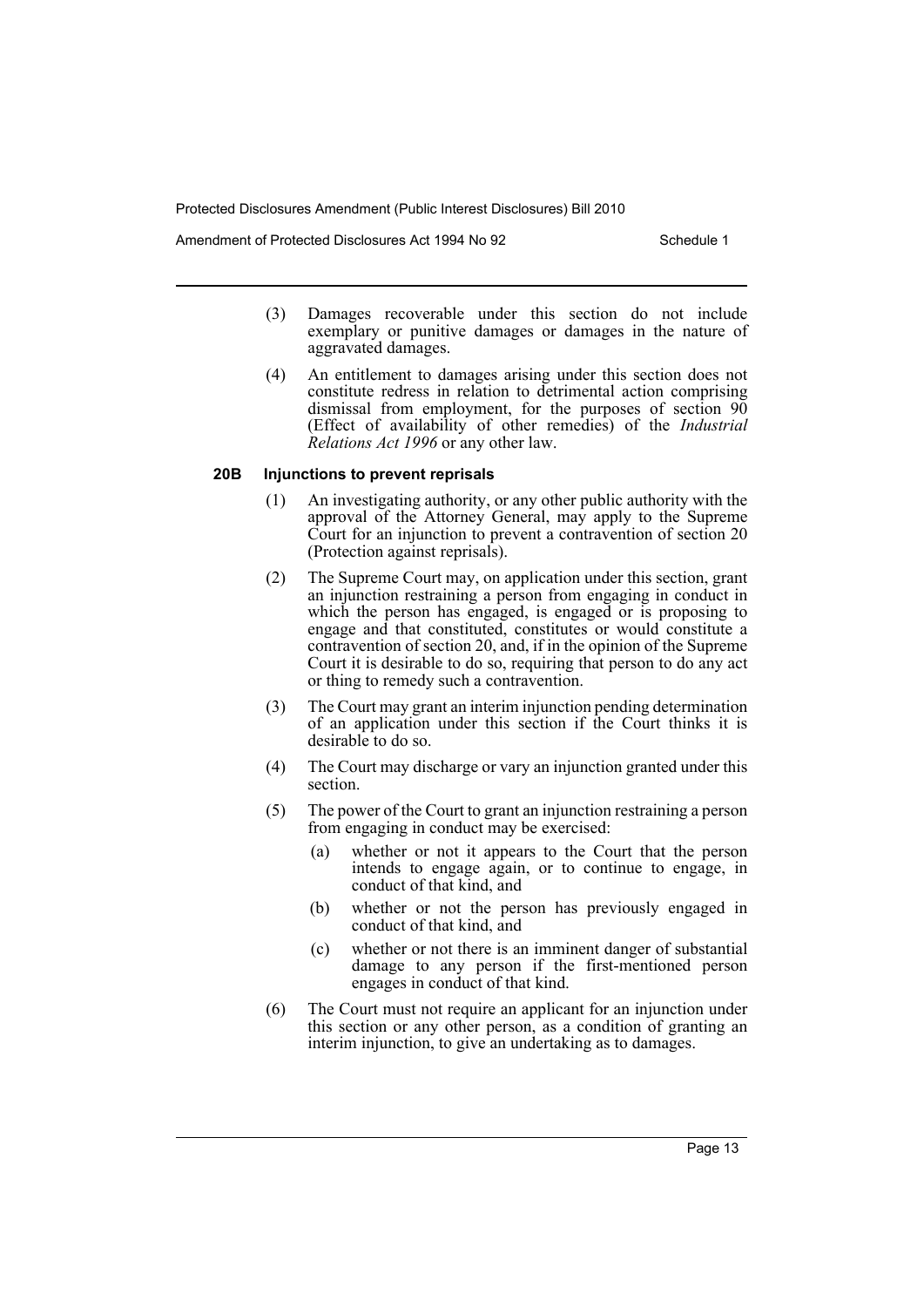Schedule 1 Amendment of Protected Disclosures Act 1994 No 92

#### **[31] Section 22 Confidentiality guidelines**

Omit section 22 (a). Insert instead:

(a) the person consents in writing to the disclosure of that information, or it is generally known that the person has made the protected disclosure as a result of the person having voluntarily identified themselves (otherwise than by making the protected disclosure) as the person who made the protected disclosure, or

#### **[32] Section 22 (2)**

Insert at the end of section 22:

(2) As part of its procedures for receiving, assessing and dealing with protected disclosures, a public authority must establish procedures for ensuring that a public official who belongs to the public authority maintains confidentiality in connection with a protected disclosure made by the public official.

**Note.** These procedures are required to be the subject of a policy of the public authority under section 6D.

#### **[33] Section 25 Referral of disclosures by investigating authorities**

Omit "corrupt conduct, maladministration or serious and substantial waste" from section  $25(1)$ .

Insert instead "corrupt conduct, maladministration, serious and substantial waste or government information contravention".

#### **[34] Section 25 (8)**

Insert after section 25 (7):

(8) A protected disclosure that is referred under this section remains a protected disclosure after it is referred.

#### **[35] Section 26 Referral of disclosures by public officials**

Omit "corrupt conduct, maladministration or serious and substantial waste" from section  $26(1)$ .

Insert instead "corrupt conduct, maladministration, serious and substantial waste or government information contravention".

#### **[36] Section 26 (3)**

Insert after section 26 (2):

(3) A protected disclosure that is referred under this section remains a protected disclosure after it is referred.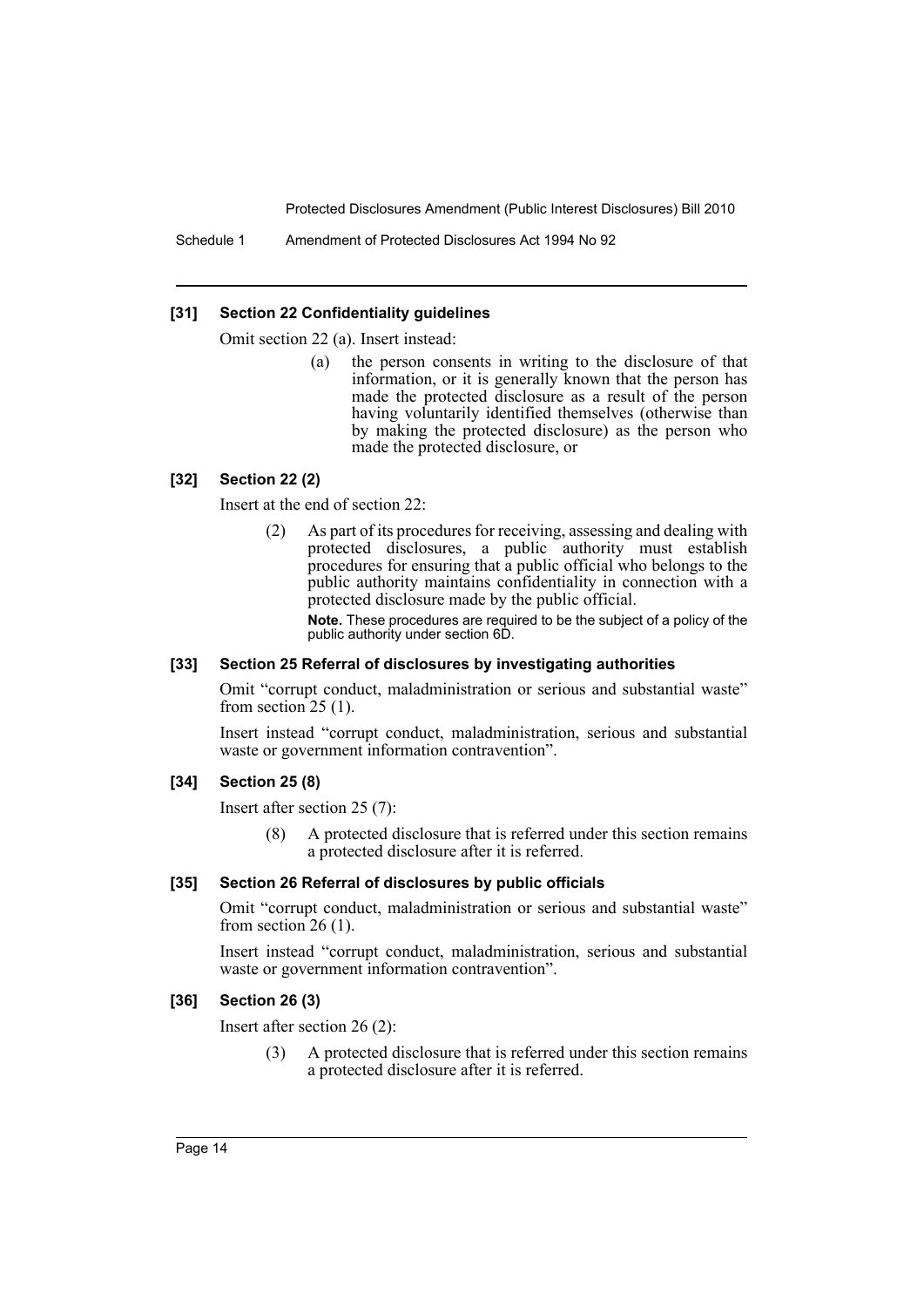Amendment of Protected Disclosures Act 1994 No 92 Schedule 1

#### **[37] Section 26A**

Insert after section 26:

#### **26A Transitional disclosure procedure when public authority becomes separate office within another public authority**

- (1) If a public authority becomes a separate office within another public authority (the *new public authority*), a disclosure made to the principal officer of the separate office during the transition period is taken to have been made to the principal officer of the new public authority.
- (2) The *transition period* is the period beginning when the public authority becomes a separate office within the new public authority and ending when either of the following happens:
	- (a) a procedure is established by the new public authority that provides for the reporting of allegations of corrupt conduct, maladministration or serious and substantial waste of public money by officers of the separate office,
	- (b) an existing procedure of the new public authority is varied or confirmed to be applicable to the reporting of allegations of corrupt conduct, maladministration or serious and substantial waste of public money by officers of the separate office.
- (3) A public authority can be the new public authority under this section even if the public authority is not newly created and even if it is formed by the amalgamation of 2 or more existing public authorities that become separate offices of the new public authority.

#### **[38] Section 30 Regulations**

Insert at the end of the section:

(2) The Minister must not recommend the making of a regulation under this Act unless the Minister certifies that the Minister has consulted with the Steering Committee concerning the making of the regulation.

#### **[39] Sections 31–31B**

Insert after section 30:

#### **31 Reports to Parliament by public authorities**

(1) Each public authority must, within 4 months after the end of each reporting year, prepare an annual report on the public authority's obligations under this Act for submission to the Minister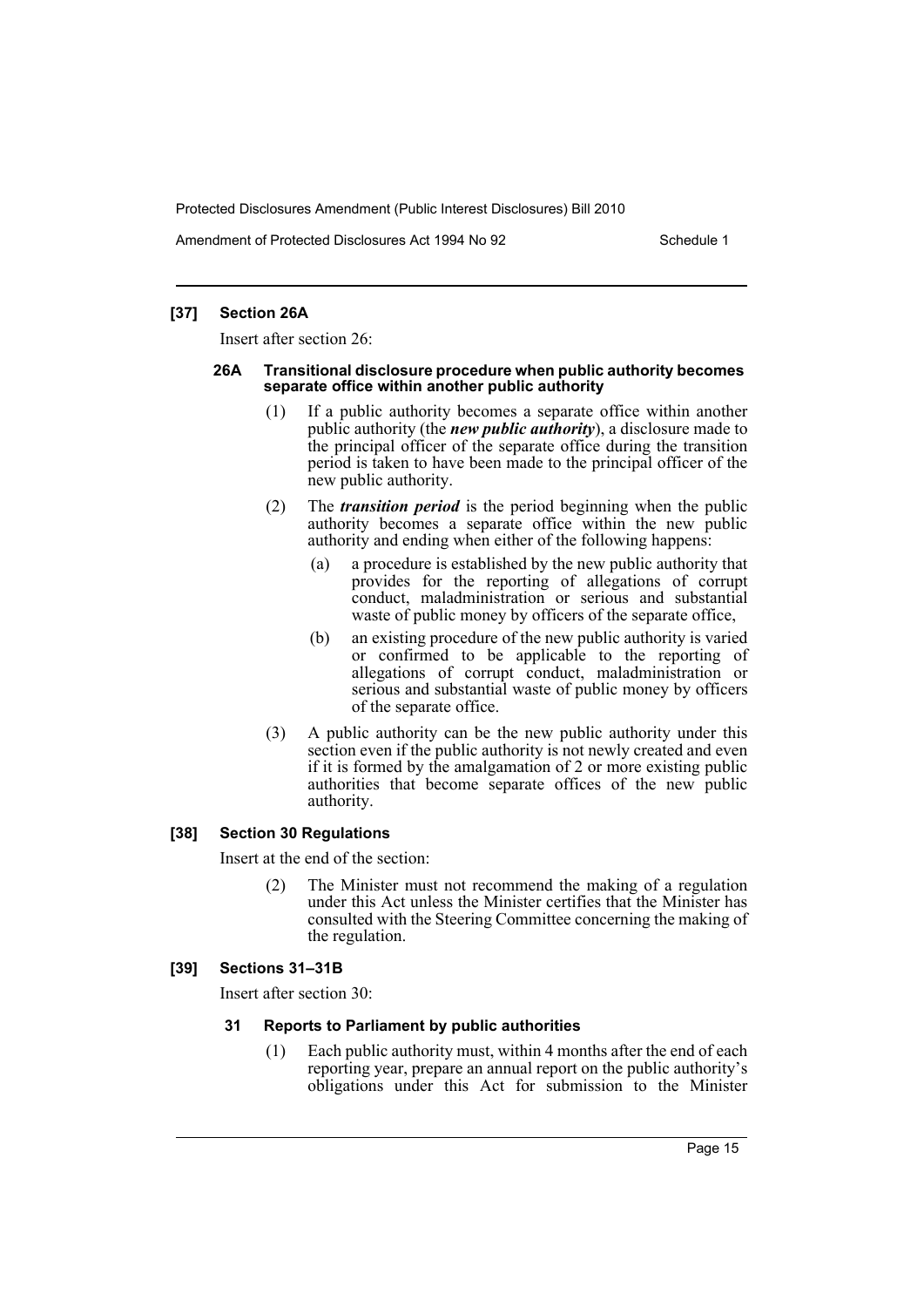Schedule 1 Amendment of Protected Disclosures Act 1994 No 92

responsible for the public authority. A copy of the report is to be provided to the Ombudsman.

- (2) An annual report under this section must be tabled in each House of Parliament by the relevant Minister as soon as practicable after it is prepared unless it is included in an annual report prepared for the purposes of the *Annual Reports (Departments) Act 1985* or the *Annual Reports (Statutory Bodies) Act 1984*.
- (3) The regulations may make provision for or with respect to:
	- (a) the information to be included in annual reports, and
	- (b) the form in which annual reports are to be prepared.
- (4) In this section, a reference to the reporting year of a public authority is a reference to:
	- (a) the financial year of the public authority for the purposes of the *Annual Reports (Departments) Act 1985* or the *Annual Reports (Statutory Bodies) Act 1984*, or
	- (b) if the public authority does not have a financial year for the purposes of either of those Acts, the year ending 30 June.

#### **31A Special report by Ombudsman**

- (1) The power of the Ombudsman to make a special report under section 31 (Special report to Parliament) of the *Ombudsman Act 1974* extends to the making of a special report on any matter arising in connection with the discharge of the Ombudsman's functions under or in connection with the operation of this Act, including systemic or other problems identified by the Ombudsman in connection with the operation of this Act.
- (2) A special report can include proposals for legislative change.
- (3) The Minister must table in each House of Parliament a response to any special report of the Ombudsman made pursuant to this section. The Minister's response to a special report must address each proposal for legislative change included in the report. **Note.** The requirements of the *Ombudsman Act 1974* apply in respect of a special report under section 31 of that Act on matters arising under this Act.

#### **31B Review of Commonwealth legislation**

(1) The Steering Committee is to review any legislation of the Commonwealth that is enacted in response to the 2009 report *Whistleblower protection: A comprehensive scheme for the Commonwealth public sector* of the House of Representatives Standing Committee on Legal and Constitutional Affairs.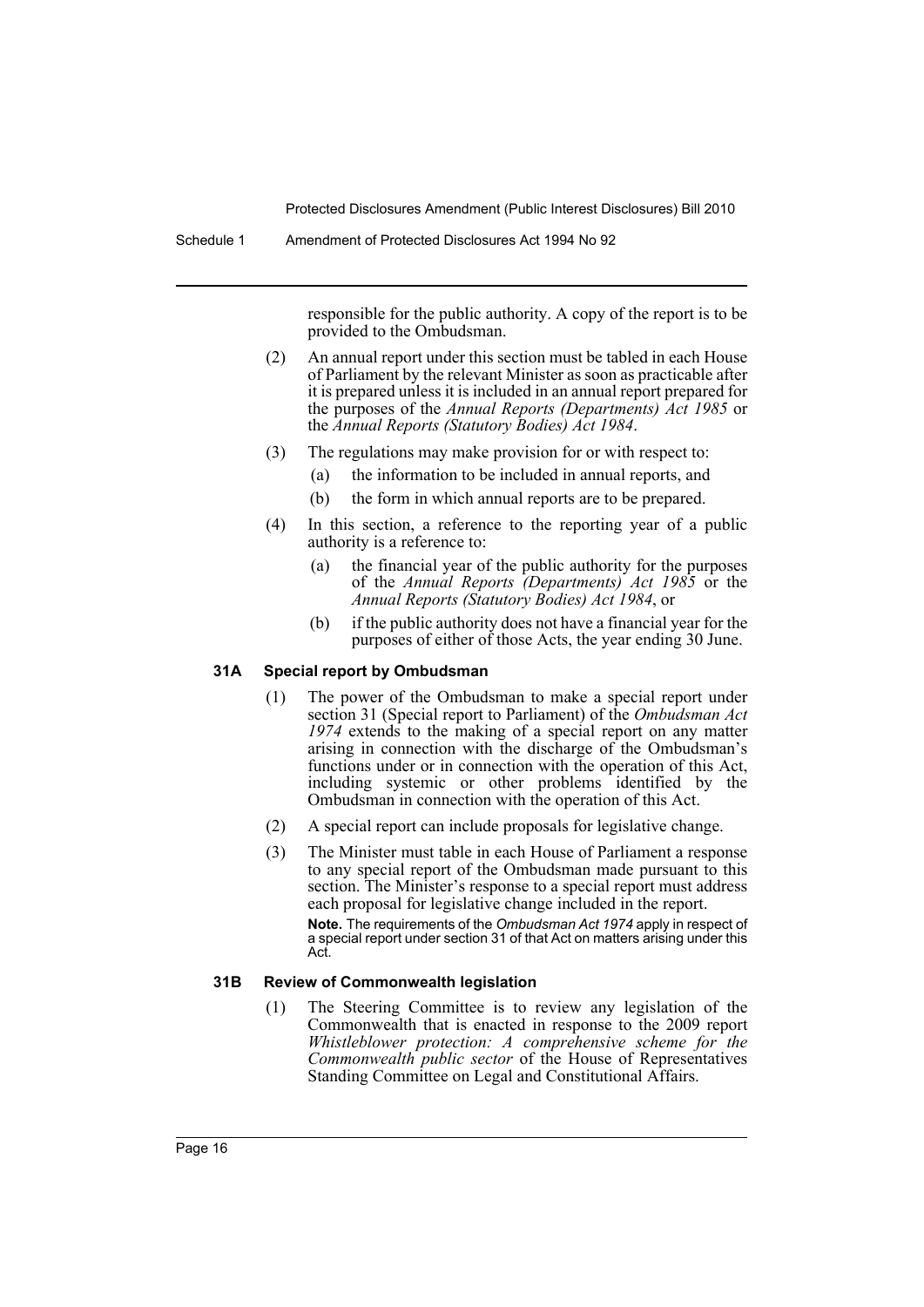Amendment of Protected Disclosures Act 1994 No 92 Schedule 1

- (2) The review is to be conducted within 6 months after the enactment of the Commonwealth legislation (or within 6 months after the commencement of this section if the Commonwealth legislation is enacted before the commencement of this section).
- (3) The Steering Committee is to provide the Minister with a report on the outcome of the review and any recommendations for reform of this Act arising from the review.
- (4) A copy of the Steering Committee's report is to be tabled in each House of Parliament as soon as practicable after the report is provided to the Minister.

## **[40] Section 32**

Omit the section. Insert instead:

## **32 Review of Act**

- (1) A joint committee of members of Parliament is to review this Act to determine whether the policy objectives of the Act remain valid and whether the terms of the Act remain appropriate for securing those objectives.
- (2) Without limiting subsection (1), the review is to consider:
	- (a) the effectiveness of the amendments made by the *Protected Disclosures Amendment (Public Interest Disclosures) Act 2010*, in particular the amendments providing for the role of the Steering Committee and the Ombudsman, and
	- (b) whether the structures in place to support the operation of the protected disclosures scheme remain appropriate, and
	- (c) the need for further review of the Act after the review under this section.
- (3) The joint committee is to consult on the review with each of the members of the Steering Committee and the members of the Steering Committee may assist the joint committee on the review and provide advice in connection with the review.
- (4) The review is to be undertaken as soon as possible after the period of 5 years from the date of assent to the *Protected Disclosures Amendment (Public Interest Disclosures) Act 2010*.
- (5) The joint committee is to report on the outcome of the review to both Houses of Parliament as soon as practicable after the completion of the review.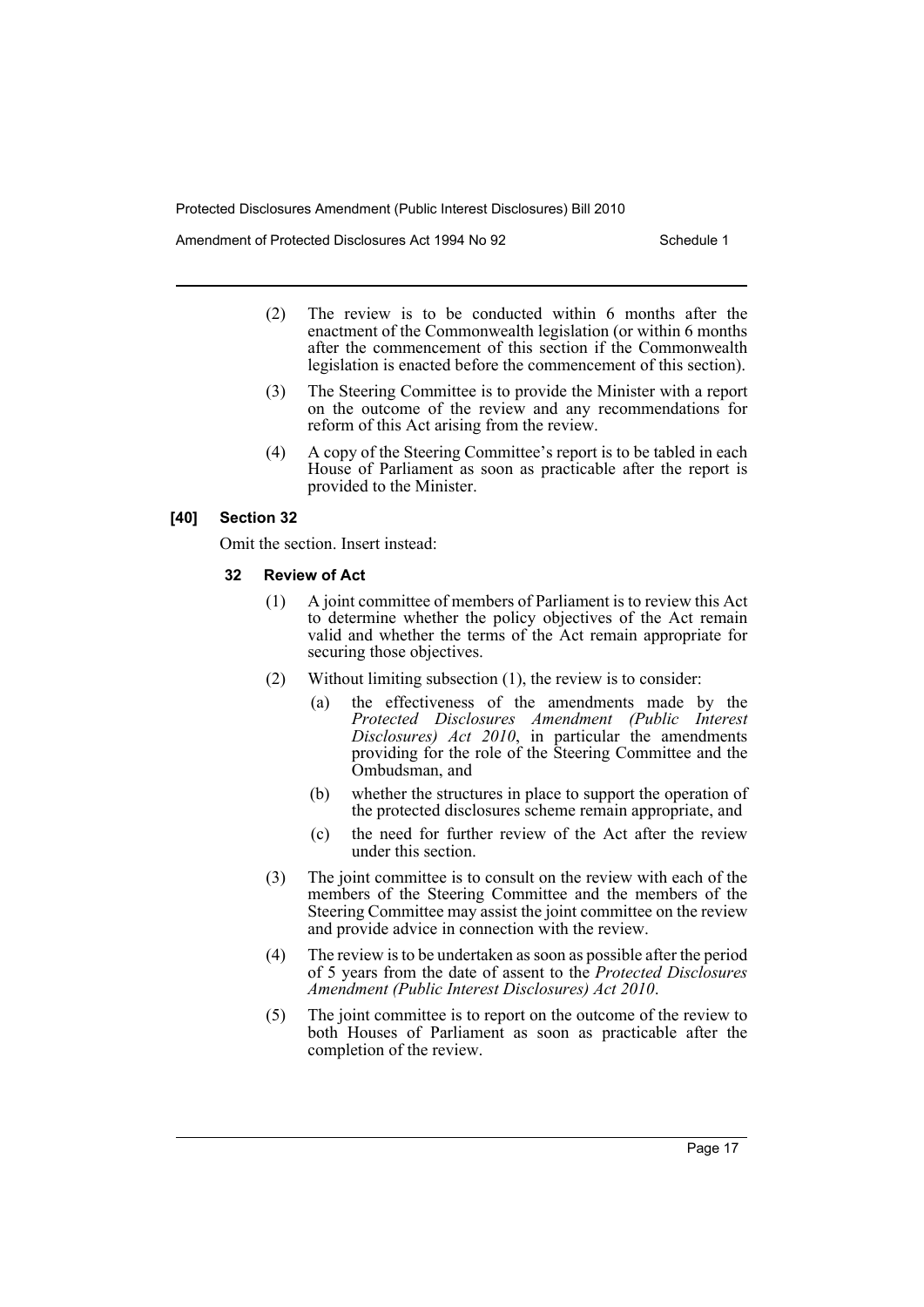Schedule 1 Amendment of Protected Disclosures Act 1994 No 92

(6) The Minister administering this Act is to provide a response to the outcome of the report to both Houses of Parliament within 6 months of the report being tabled.

## **[41] Schedule 2 Savings, transitional and other provisions**

Insert at the end of clause 1 (1):

*Protected Disclosures Amendment (Public Interest Disclosures) Act 2010*

## **[42] Schedule 2, Part 3**

Insert after Part 2:

## **Part 3 Provisions consequent on enactment of Protected Disclosures Amendment (Public Interest Disclosures) Act 2010**

## **7 Definition**

In this Part:

*amending Act* means the *Protected Disclosures Amendment (Public Interest Disclosures) Act 2010*.

## **8 Amended definition of "public official"**

This Act extends to a disclosure of information made by a person who becomes a public official for the purposes of this Act because of the amendment by the amending Act of the definition of *public official* (being a disclosure made after the commencement of the amendment) even if the disclosure relates to conduct or activities engaged in, or matters arising, before the commencement of the amendment.

## **9 Public interest disclosures policies**

A public authority is not required to have a policy under section 6D until 3 months after the commencement of that section.

#### **10 Frivolous or vexatious disclosures**

A disclosure that is not protected by this Act because of the operation of section 16 (Disclosures made on frivolous or other grounds) before the repeal of that section by the amending Act continues to be a disclosure that is not protected by this Act despite the repeal of that section.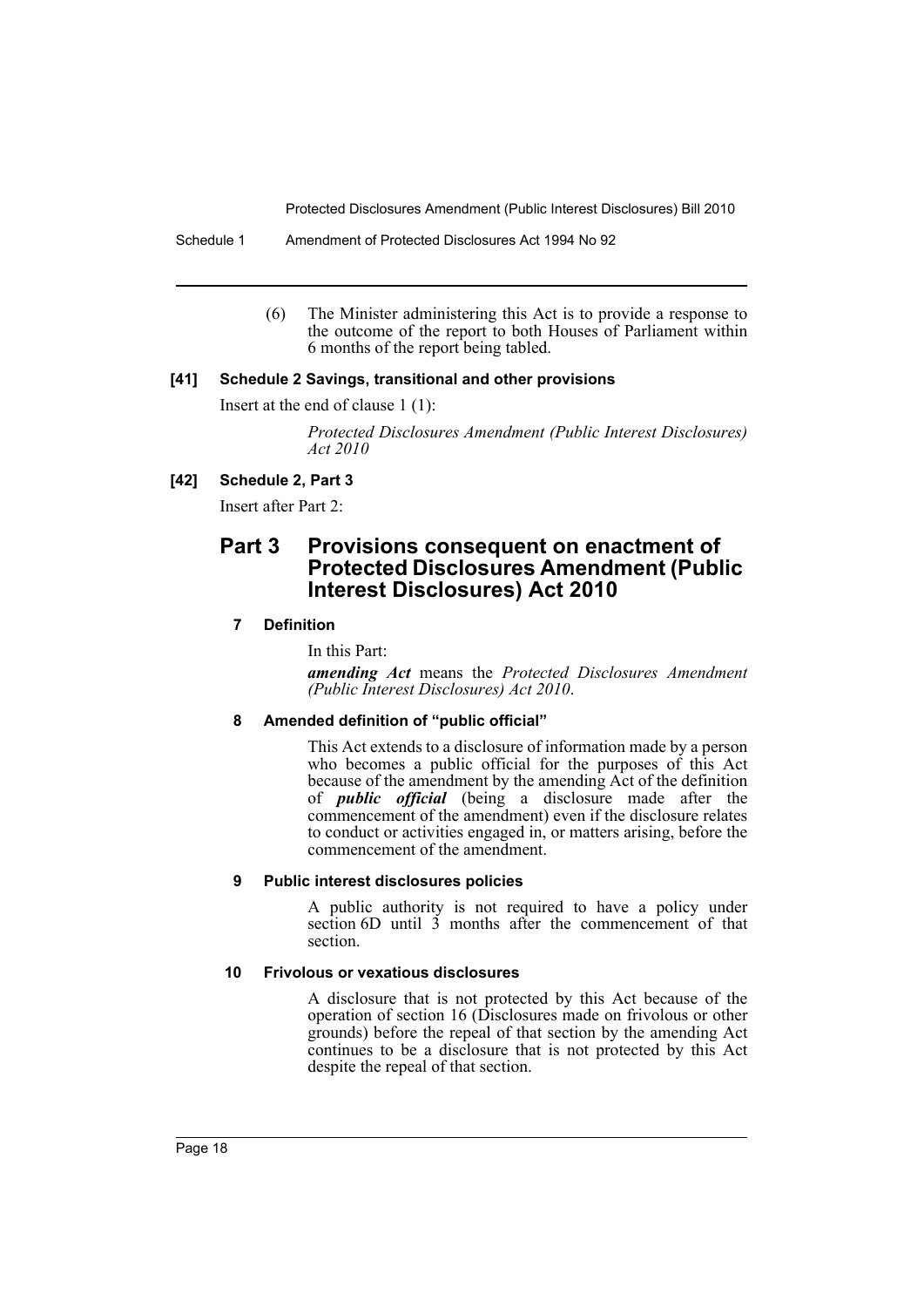Amendment of Protected Disclosures Act 1994 No 92 Schedule 1

#### **11 Protection against reprisals**

- (1) The amendment made by the amending Act to the maximum penalty for an offence under section 20 (1) does not apply to an offence committed before the commencement of the amendment.
- (2) Section 20 (1B) does not apply in respect of detrimental action taken before the commencement of that subsection but does apply to detrimental action taken after that commencement in respect of a protected disclosure made before that commencement.
- (3) Section 20 (4) does not apply to evidence of an offence committed before the commencement of that subsection.

#### **12 Compensation for reprisals**

Section 20A does not apply in respect of detrimental action taken against a person before the commencement of that section.

#### **13 Injunctions to prevent reprisals**

Section 20B extends to conduct that occurs before the commencement of that section but not so as to authorise the grant of an injunction requiring a person to do any act or thing to remedy a contravention occurring before the commencement of that section.

#### **14 Confidentiality**

The amendment of section 22 (a) by the amending Act extends to the voluntary and public identification of a person occurring before the commencement of that amendment and to a protected disclosure made before that commencement.

#### **15 Transitional disclosure procedure when public authority becomes separate office within another public authority**

Section 26A extends to a disclosure made before the commencement of that section (when a public authority becomes a separate office within another public authority before that commencement) but only if the transition period referred to in that section ends after the commencement of the section.

#### **16 Local government investigating authority**

(1) For the purposes of this Act, a reference in Division 1 of Part 5 of Chapter 13 of the *Local Government Act 1993* to the Director-General is to be construed as a reference to the Chief Executive, Local Government, in the Department of Premier and Cabinet, until an administrative changes order made after the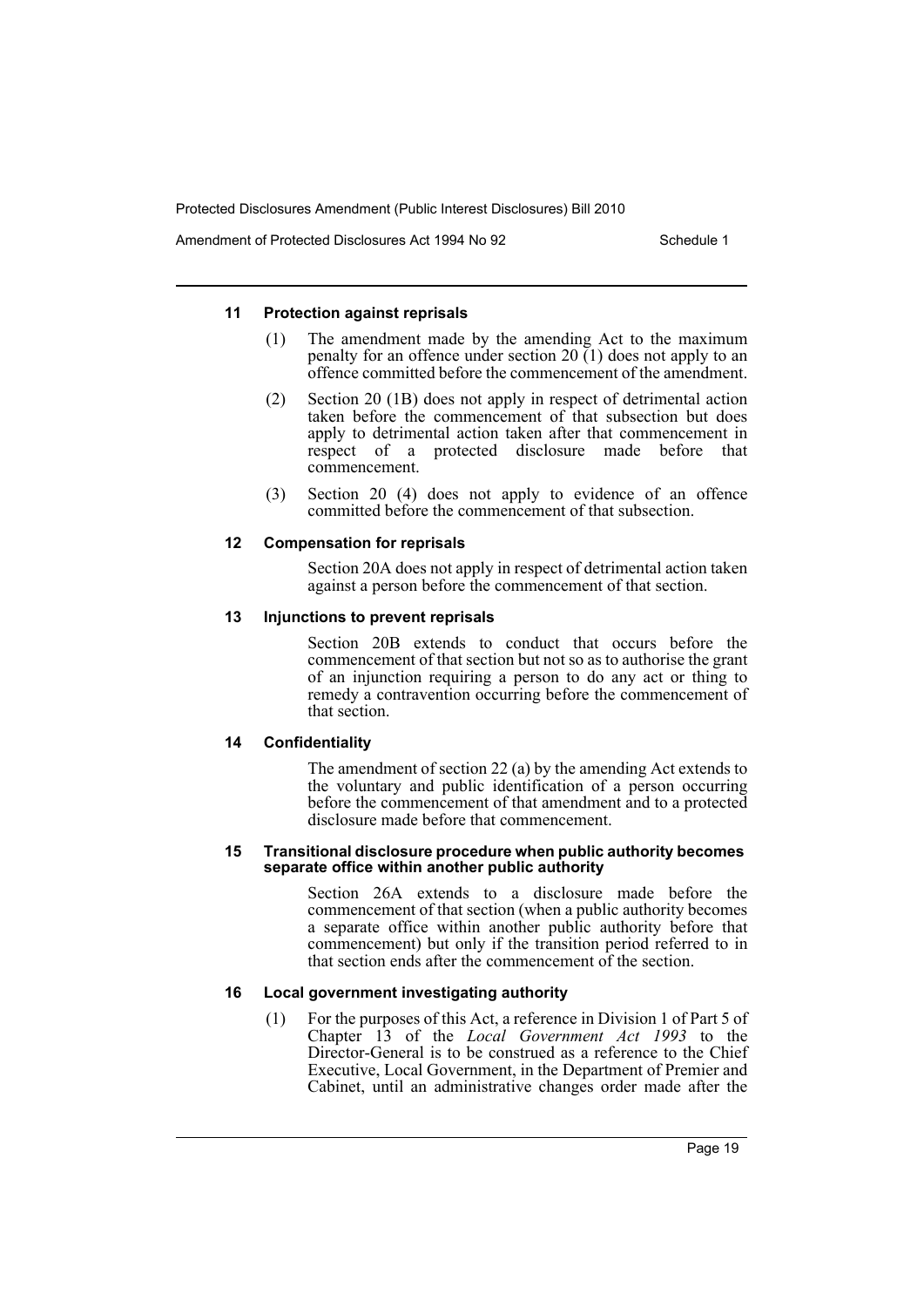Schedule 1 Amendment of Protected Disclosures Act 1994 No 92

commencement of this clause under Part 4.2 of the *Public Sector Employment and Management Act 2002* provides otherwise.

(2) A disclosure made by a public official on or after 1 July 2009 and before the commencement of this clause to the Deputy Director-General (Local Government) of the Department of Premier and Cabinet or the Chief Executive, Local Government, in the Department of Premier and Cabinet, that would be protected by this Act had the disclosure been made to the Director-General of the Department of Premier and Cabinet is taken to have been made to the Director-General of that Department.

**Note.** 1 July 2009 is the date of commencement of the *Public Sector Employment and Management (Departmental Amalgamations) Order 2009*. That order resulted in references to the Director-General of the Department of Local Government being construed as references to the Director-General of the Department of Premier and Cabinet.

## **[43] Long title**

Omit "maladministration and waste".

Insert instead "maladministration, waste and government information contravention".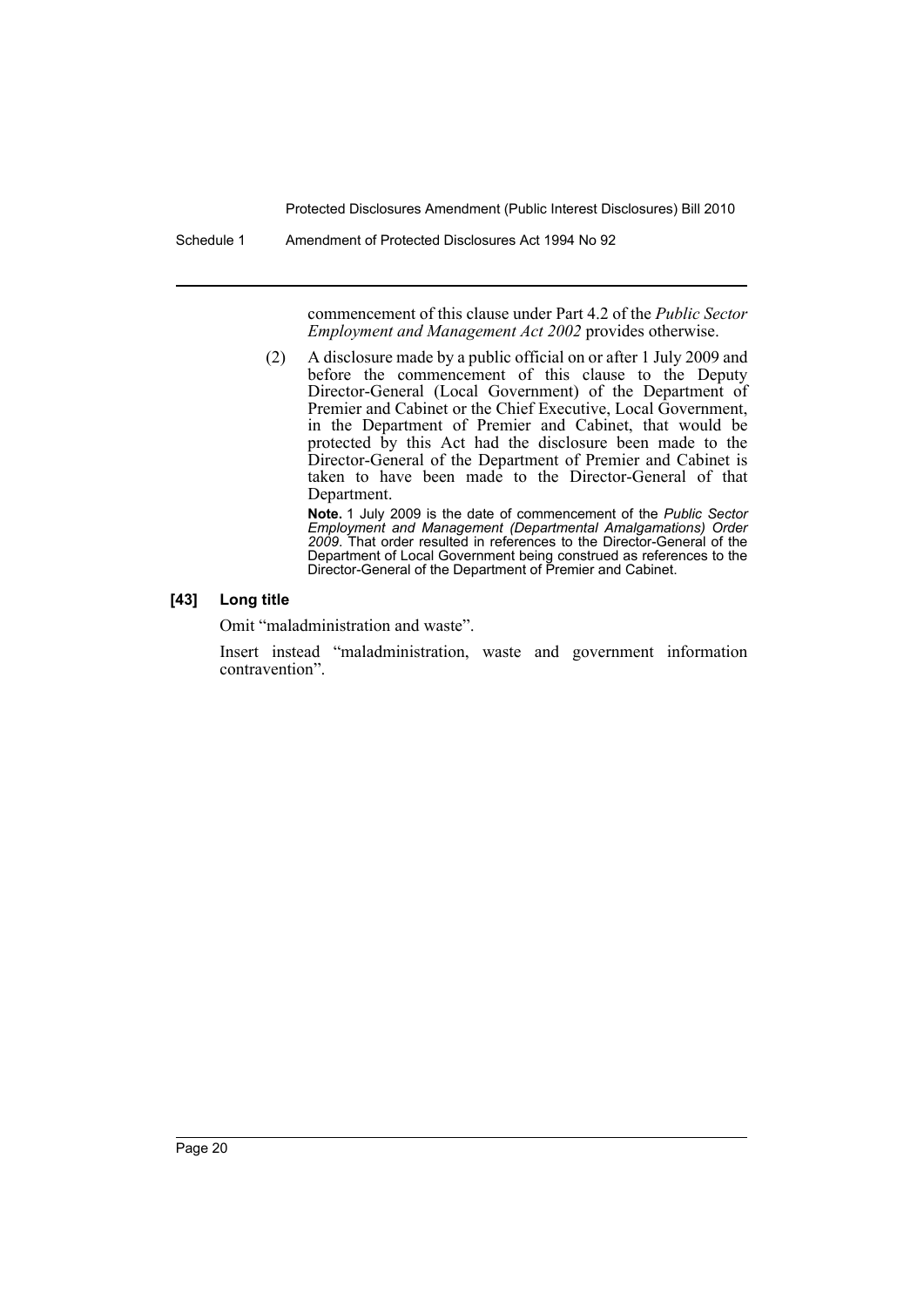Amendment of other Acts **Schedule 2** and the 2 and the 2 and 2 and 2 and 2 and 2 and 2 and 2 and 2 and 2 and 2 and 2 and 2 and 2 and 2 and 2 and 2 and 2 and 2 and 2 and 2 and 2 and 2 and 2 and 2 and 2 and 2 and 2 and 2 and

# <span id="page-21-0"></span>**Schedule 2 Amendment of other Acts**

## **2.1 Defamation Act 2005 No 77**

**[1] Schedule 1 Additional publications to which absolute privilege applies**

Omit "*Protected Disclosures Act 1994*" from the heading to item 26.

Insert instead "*Public Interest Disclosures Act 1994*".

## **[2] Schedule 1, item 26 (1)**

Omit "a public official or public authority referred to in section 8 (1) (b) or (c) of the *Protected Disclosures Act 1994* of a disclosure made to the public official or public authority".

Insert instead "a person or public authority referred to in section 8 (1) (b), (c) or (c1) of the *Public Interest Disclosures Act 1994* of a disclosure made to the person or public authority".

## **2.2 Education (School Administrative and Support Staff) Act 1987 No 240**

#### **Section 29 Meaning of "misconduct"**

Omit "*Protected Disclosures Act 1994*" from section 29 (1) (c).

Insert instead "*Public Interest Disclosures Act 1994*".

## **2.3 Government Information (Public Access) Act 2009 No 52**

**Schedule 1 Information for which there is conclusive presumption of overriding public interest against disclosure**

Omit "*Protected Disclosures Act 1994*—section 22 (Confidentiality guideline)" from item 1.

Insert instead "*Public Interest Disclosures Act 1994*—section 22 (Confidentiality guidelines)".

## **2.4 Health Records and Information Privacy Act 2002 No 71**

## **Sections 5 (3) (h) and 68 (3)**

Omit "*Protected Disclosures Act 1994*" wherever occurring. Insert instead "*Public Interest Disclosures Act 1994*".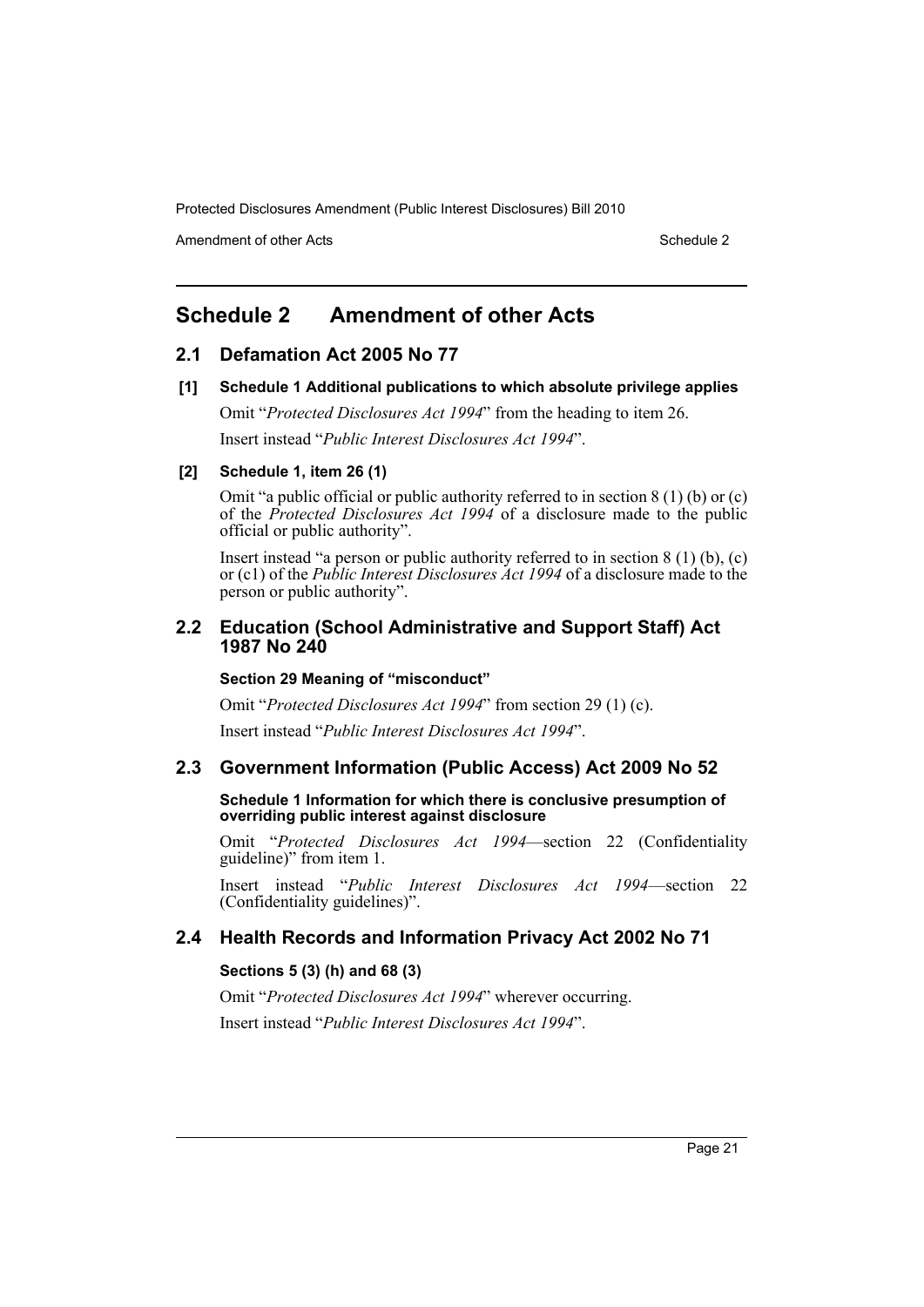## **2.5 Independent Commission Against Corruption Act 1988 No 35**

## **Section 111D Complaints by public officials**

Omit "*Protected Disclosures Act 1994*" from section 111D (1). Insert instead "*Public Interest Disclosures Act 1994*".

## **2.6 Local Government Act 1993 No 30**

## **Section 429A Complaints about councils, councillors, delegates and staff**

Omit "*Protected Disclosures Act 1994*" from section 429A (1). Insert instead "*Public Interest Disclosures Act 1994*".

## **2.7 Major Events Act 2009 No 73**

## **Section 6 Designation of responsible authority**

Omit "*Protected Disclosures Act 1994*" from section 6 (b). Insert instead "*Public Interest Disclosures Act 1994*".

## **2.8 Ombudsman Act 1974 No 68**

## **Schedule 1 Excluded conduct of public authorities**

Omit "*Protected Disclosures Act 1994*" from item 12 (c). Insert instead "*Public Interest Disclosures Act 1994*".

## **2.9 Police Act 1990 No 47**

## **Section 206 Protection against reprisals**

Omit "*Protected Disclosures Act 1994*" from section 206 (2B) and (4) wherever occurring.

Insert instead "*Public Interest Disclosures Act 1994*".

## **2.10 Police Integrity Commission Act 1996 No 28**

## **Section 135 Complaints by public officials**

Omit "*Protected Disclosures Act 1994*" from section 135 (1) and (2) wherever occurring.

Insert instead "*Public Interest Disclosures Act 1994*".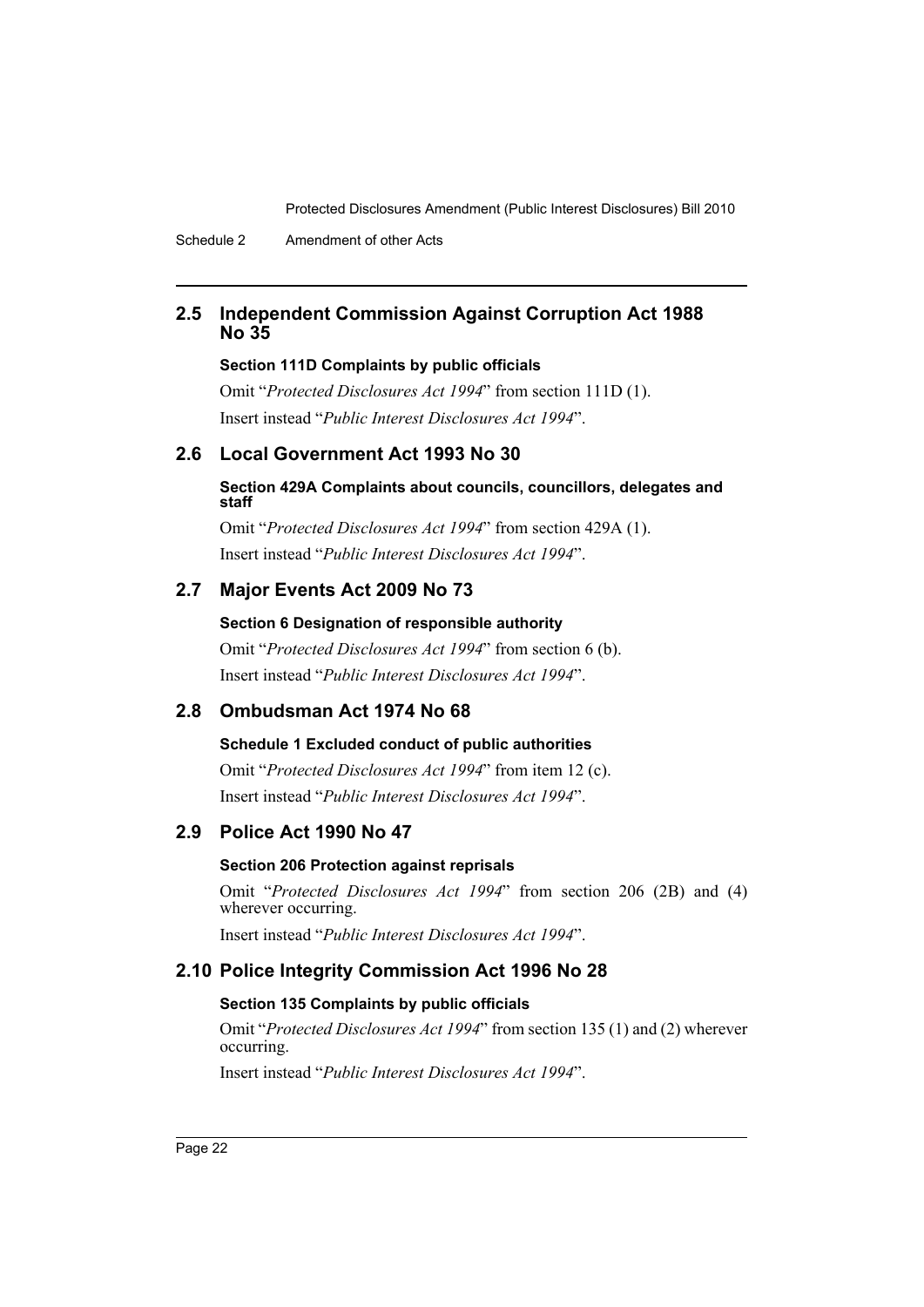Amendment of other Acts **Schedule 2** and the 2 and the 2 and 2 and 2 and 2 and 2 and 2 and 2 and 2 and 2 and 2 and 2 and 2 and 2 and 2 and 2 and 2 and 2 and 2 and 2 and 2 and 2 and 2 and 2 and 2 and 2 and 2 and 2 and 2 and

## **2.11 Privacy and Personal Information Protection Act 1998 No 133**

## **Sections 4 (3) (e) and 62 (3)**

Omit "*Protected Disclosures Act 1994*" wherever occurring. Insert instead "*Public Interest Disclosures Act 1994*".

## **2.12 Public Finance and Audit Act 1983 No 152**

## **Section 52C Definitions**

Omit "*Protected Disclosures Act 1994*" from the definition of *public official*. Insert instead "*Public Interest Disclosures Act 1994*".

## **2.13 Public Sector Employment and Management Act 2002 No 43**

## **Section 43 Meaning of "misconduct"**

Omit "*Protected Disclosures Act 1994*" from section 43 (1) (c). Insert instead "*Public Interest Disclosures Act 1994*".

## **2.14 Road Transport (General) Act 2005 No 11**

#### **Section 116 Dismissal or other victimisation of employee or contractor assisting with or reporting breaches**

Omit "*Protected Disclosures Act 1994*" from section 116 (11). Insert instead "*Public Interest Disclosures Act 1994*".

## **2.15 Teaching Service Act 1980 No 23**

## **Section 93C Meaning of "misconduct"**

Omit "*Protected Disclosures Act 1994*" from section 93C (1) (c). Insert instead "*Public Interest Disclosures Act 1994*".